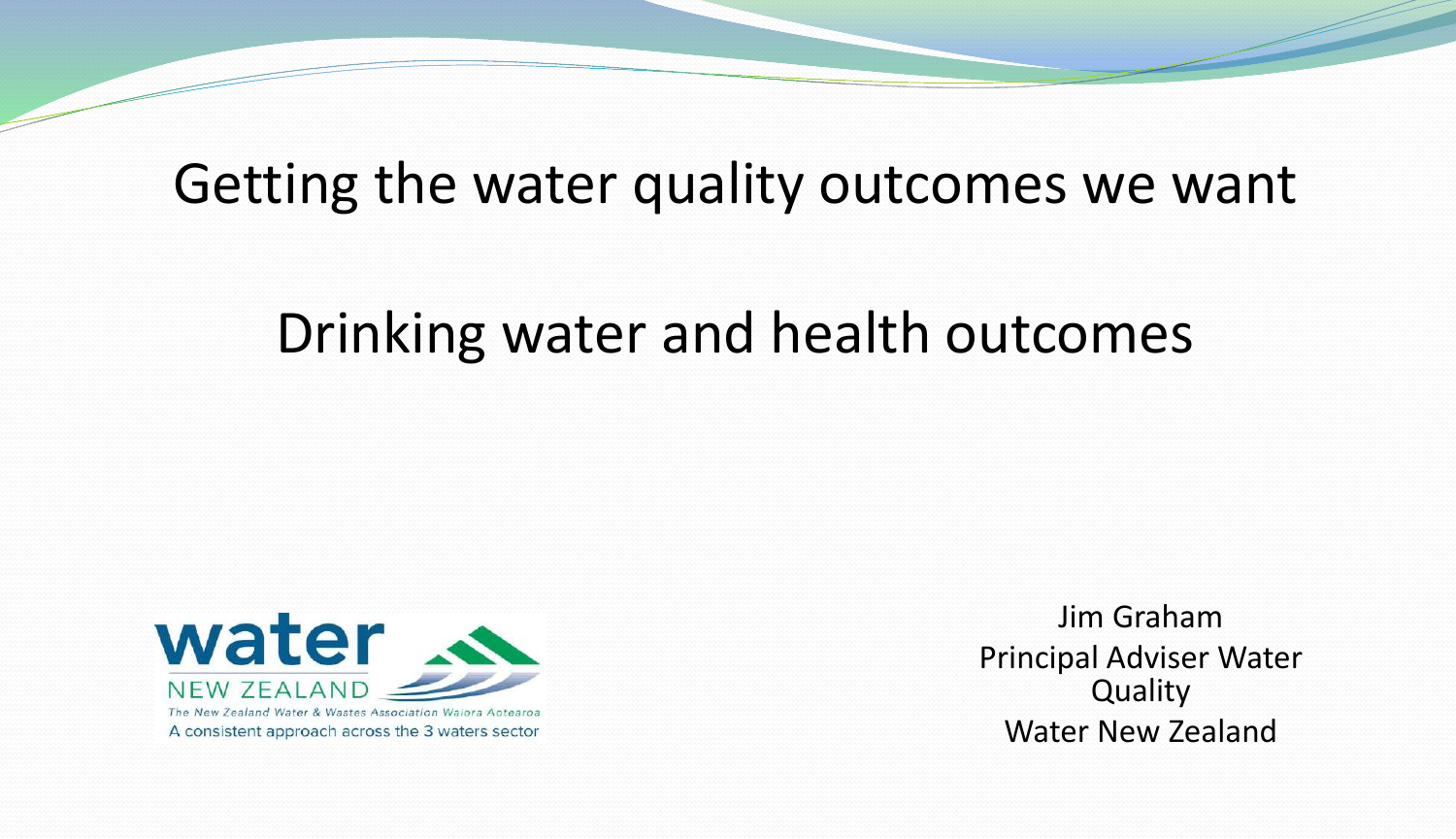## **How much?**

Infective dose 500?, 50?, 10?

50 x 5500 = 275,000 bacteria

1% of water consumed as drinking water …. x 100 = 27,500,000 That's 27.5 million bacteria

500,000 campylobacter organisms per gram or sheep faeces

So 55 grams of faeces or 11 teaspoons of faeces

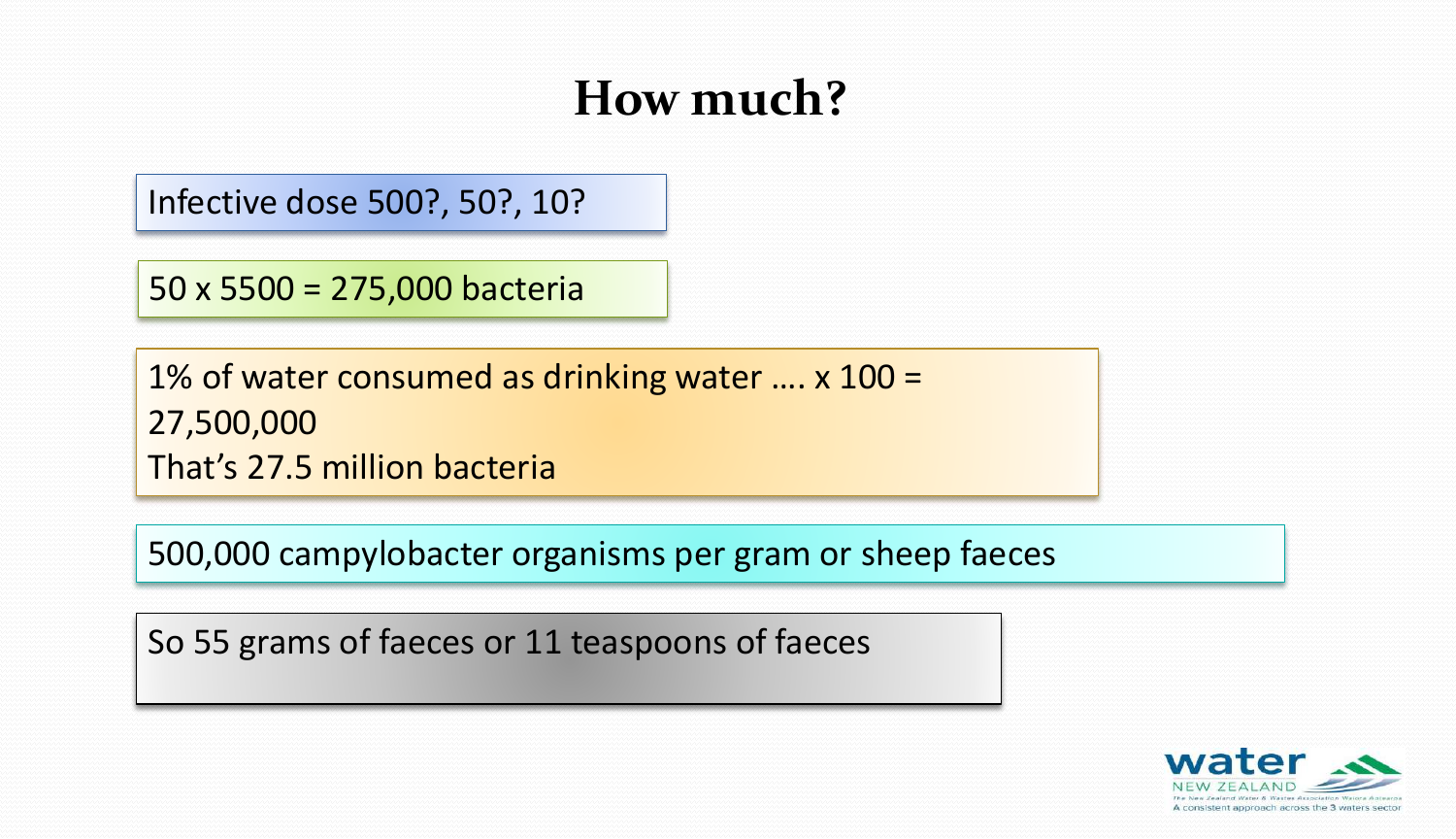## **How much?**

One cow produces as much faeces as 16 people

One sheep produces as much faeces as 10 people

6,700,000 dairy cows in NZ 3,700,000 beef cattle in NZ 29,800,000 sheep in NZ

Equivalent to 107,200,000

59,200,000 298,000,000 **464,400,000 people**

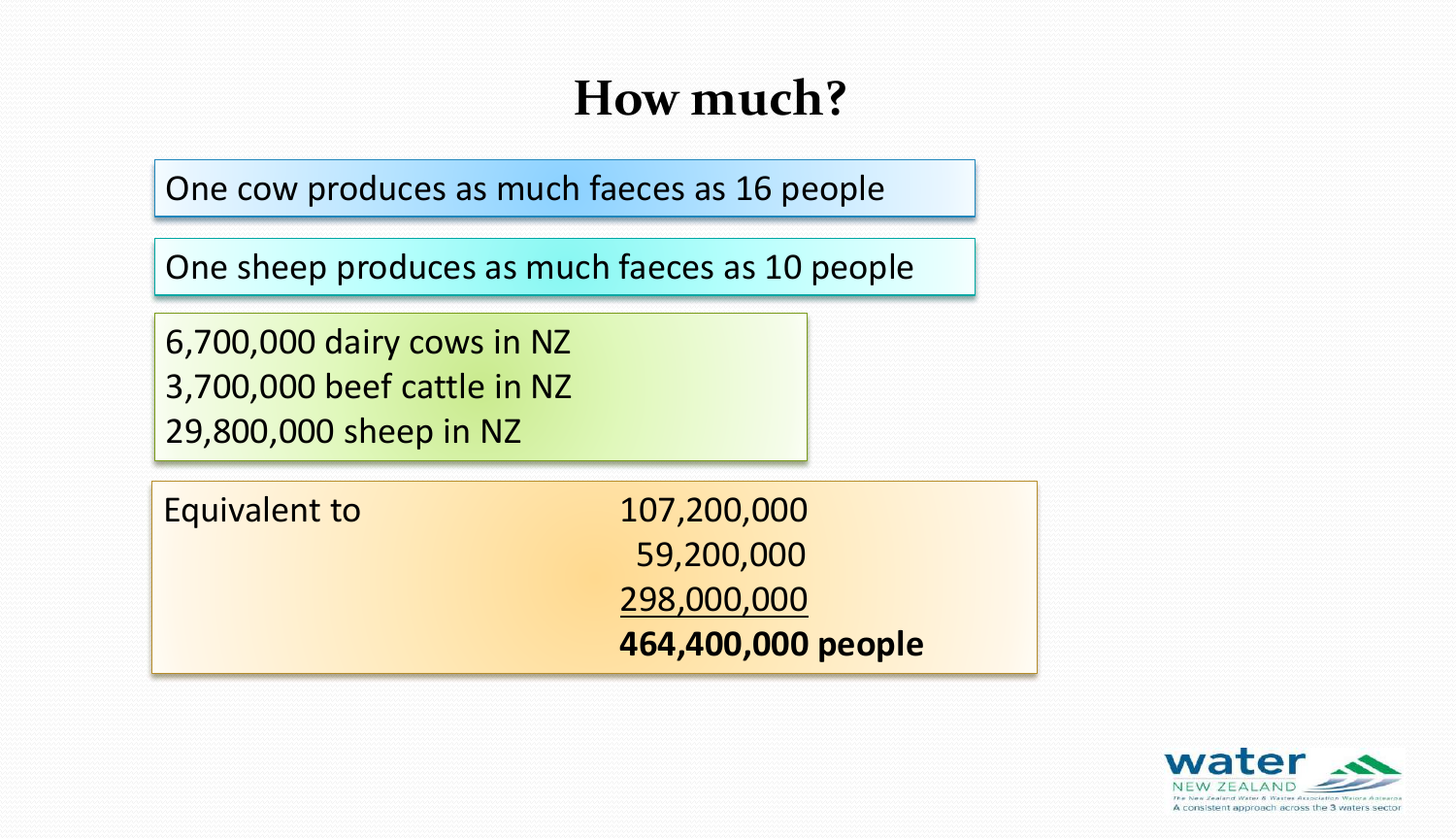#### **Another way to look at it**

Cattle: Number of defecations 9 – 16, average 12 per day Average 2kg per defecation Total output of 25kg per cow per day

9 million cattle in NZ 230,000 tonnes faecal material per day…

84 million tonnes per year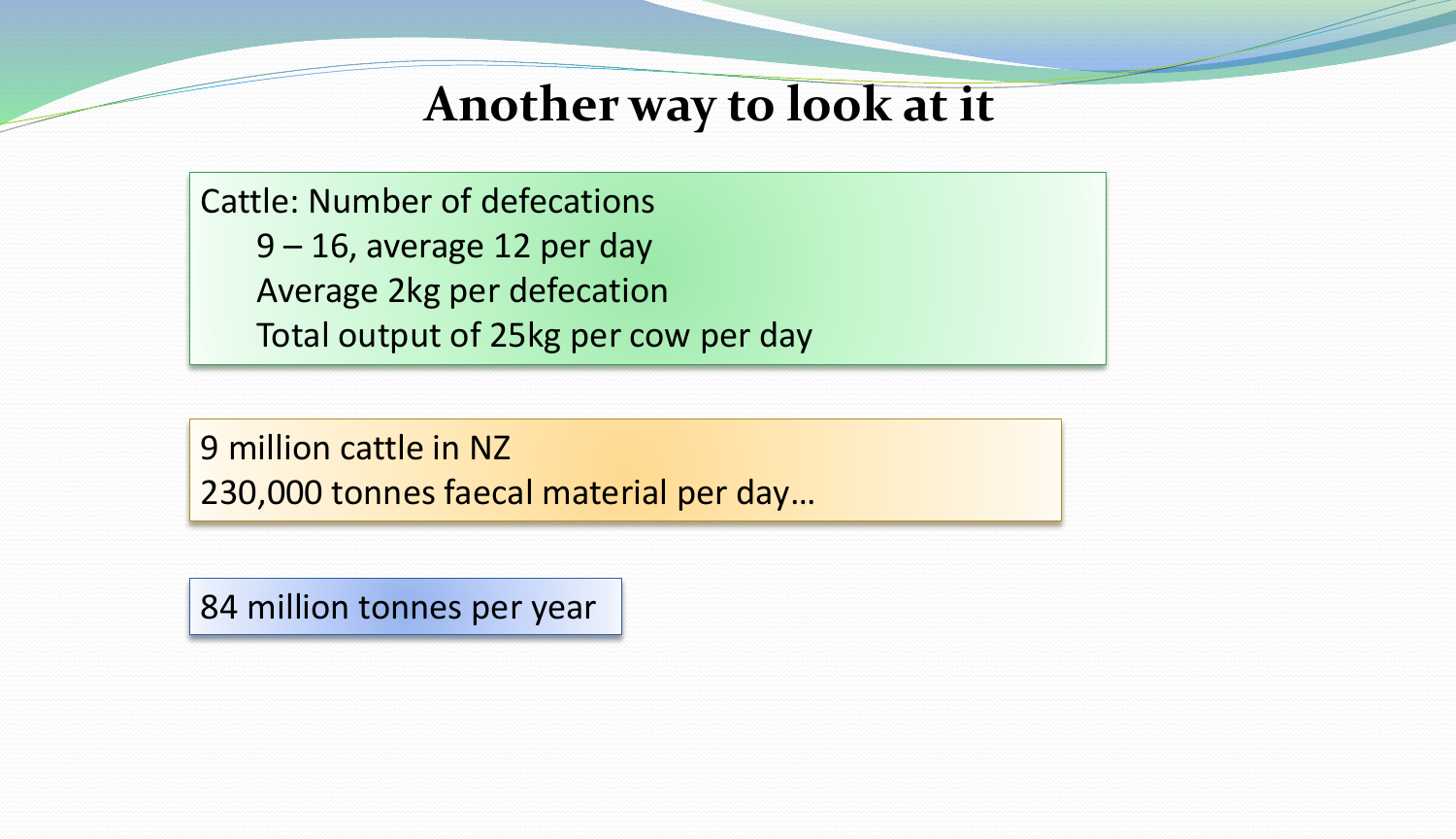## **Why is it important?**

UN Sustainable Development Goal 6:

Ensure access to water and sanitation for all

**Reducing open defecation**

**But is it the same? and Does it make people sick?**

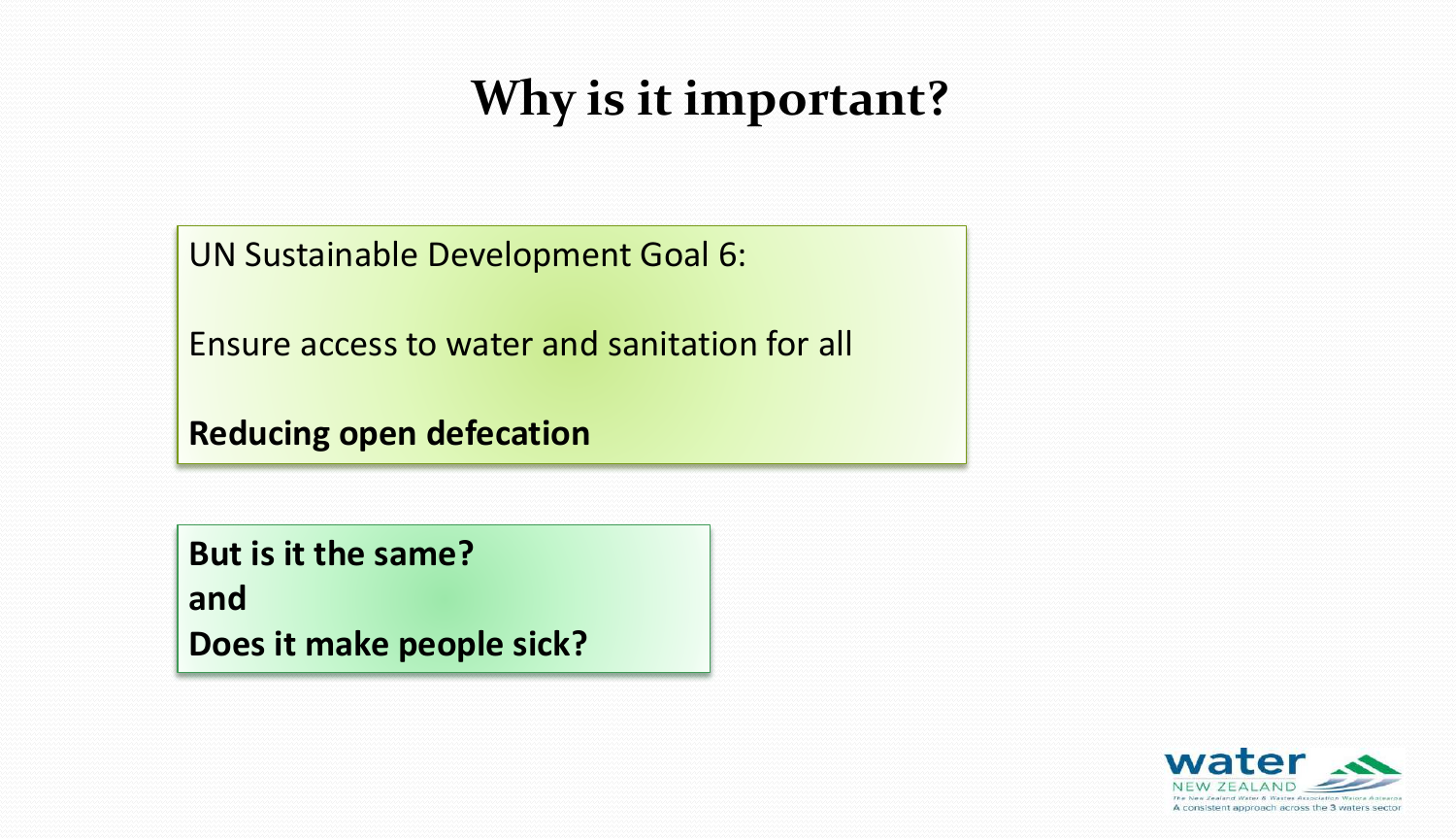## **Disease Burden**

"… Ministry of Health in 2007… estimated the overall burden of sporadic or underlying drinking water-borne gastrointestinal disease at 18,000 to 34,000 cases per year."

"In 2010, the Law and Economics Consulting Group… estimated there were 35,000 cases of acute gastrointestinal illness contracted from reticulated drinking water per year."

"The Inquiry heard evidence that a figure of 100,000 cases plus per year was more likely to be accurate…"

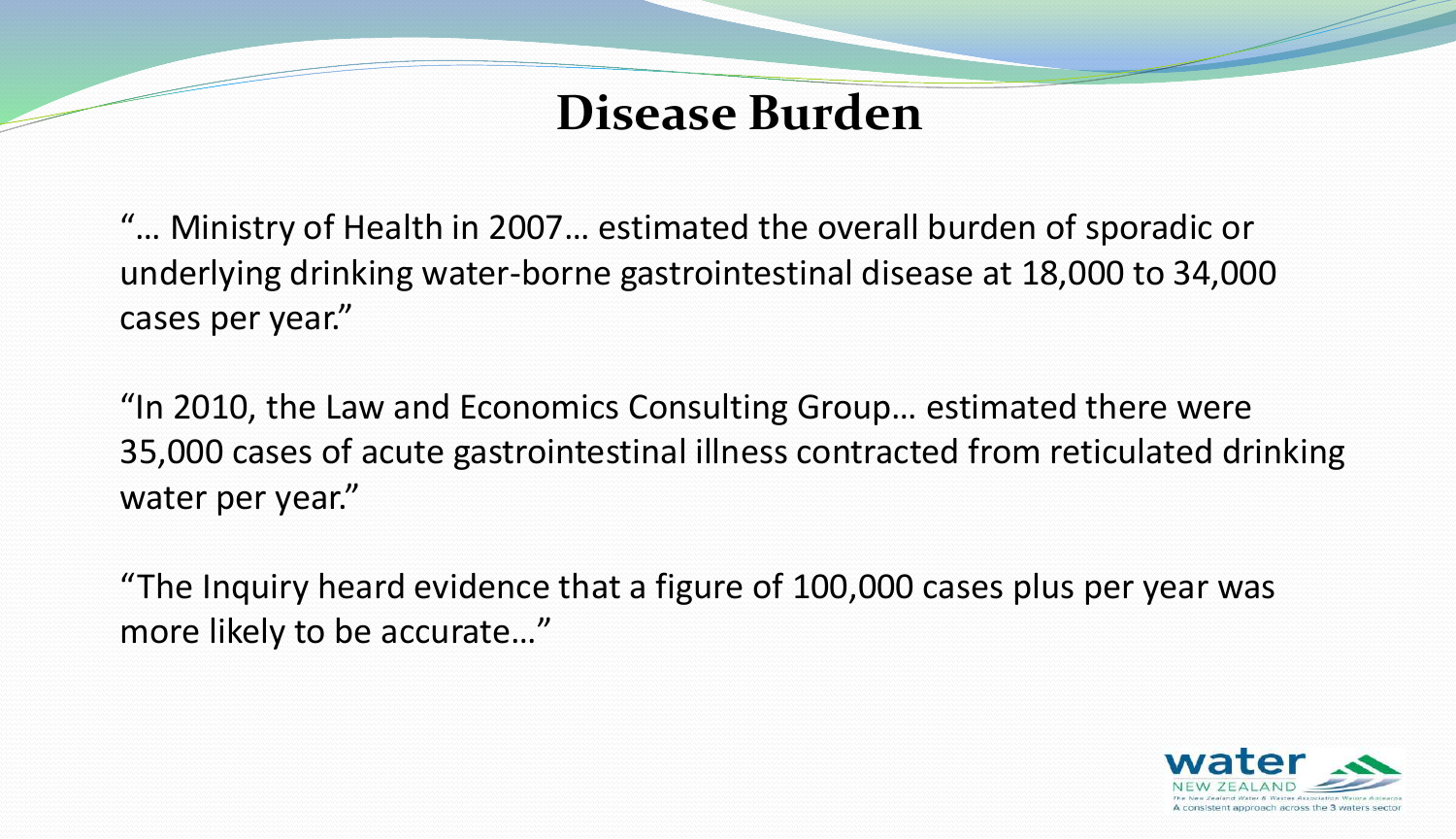#### **Three broad categories of contaminates**

#### Microbiological contaminants

Chemical contaminants

Physical contaminants

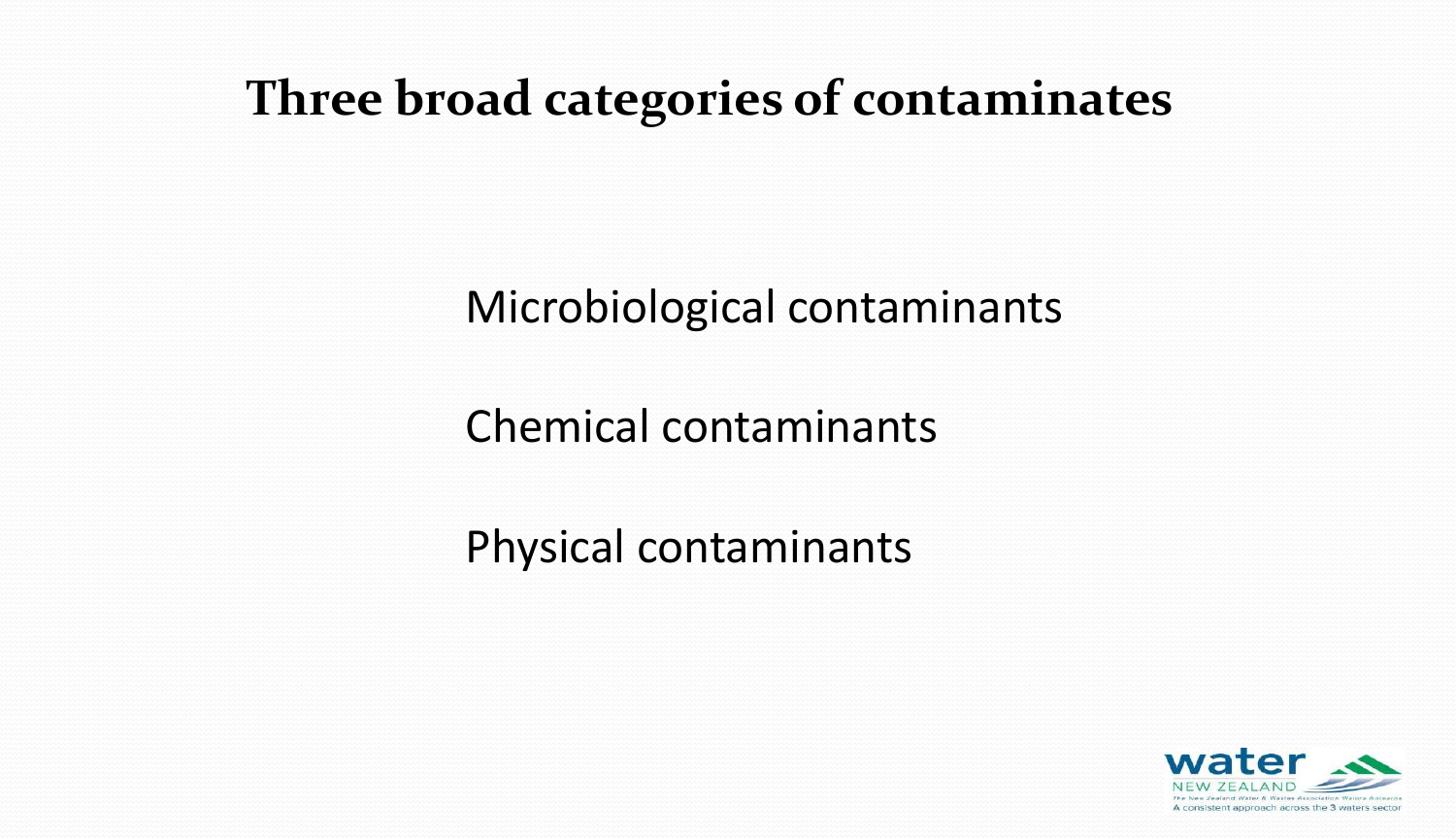## **Four broad groups of microbiological contaminates**

Bacteria Viruses Protozoa Cyanobacteria

Gastro-enteric illness

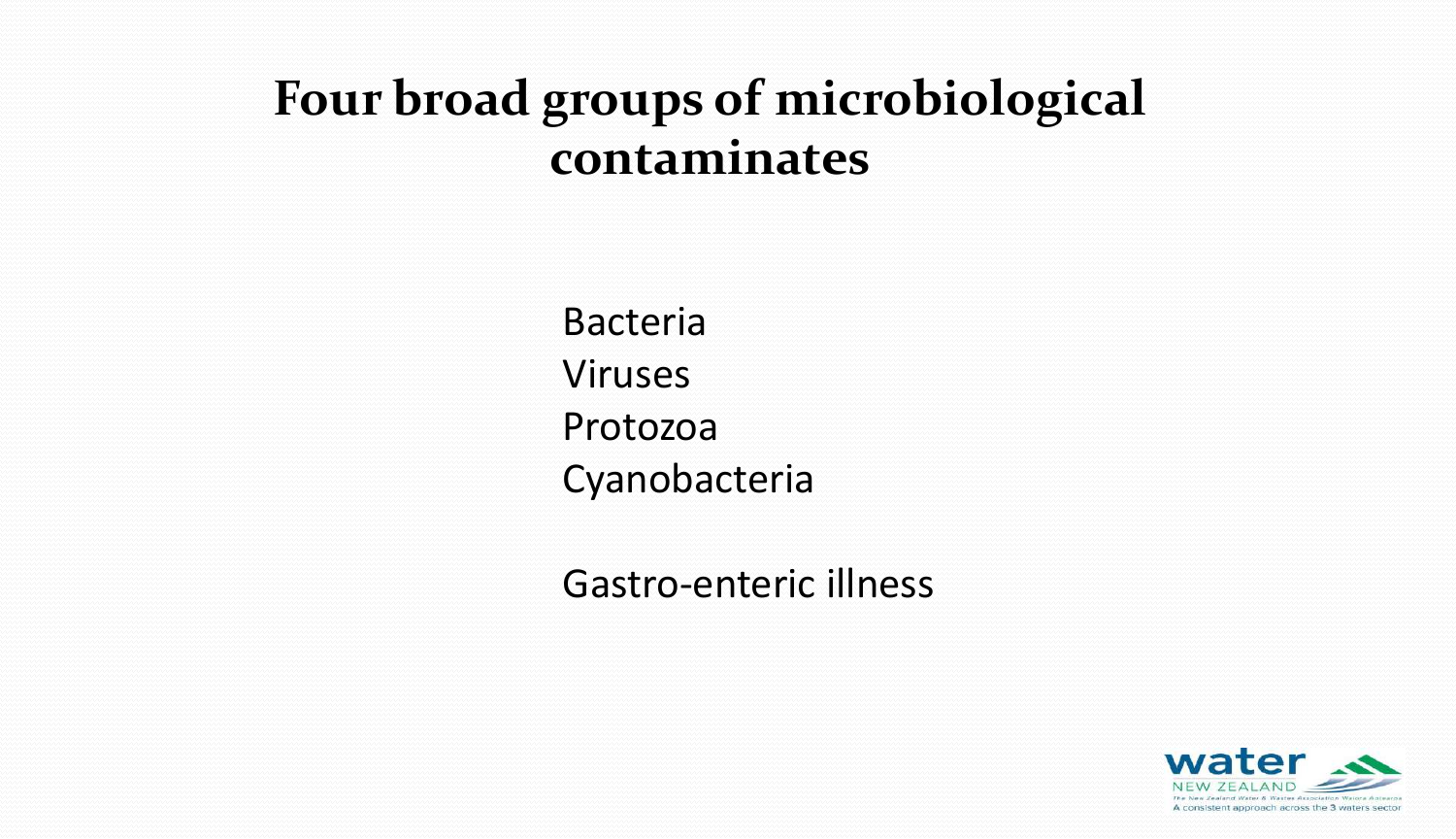## **Bacteria**



- Small single celled organisms.
- Reproduce by binary fission
- Exponentially growth
- Some can be pathogens
- Animal or human faecal source.
- Usually cause an enteric disease.
- typhoid (*Salmonella typhi*)
- cholera (*vibrio cholera*)
- salmonella (various species)
- Campylobacter (*Campylobacter jejuni*)
- Bacteria are killed by chlorine, inactivated by UV and can be removed by some types of filter.

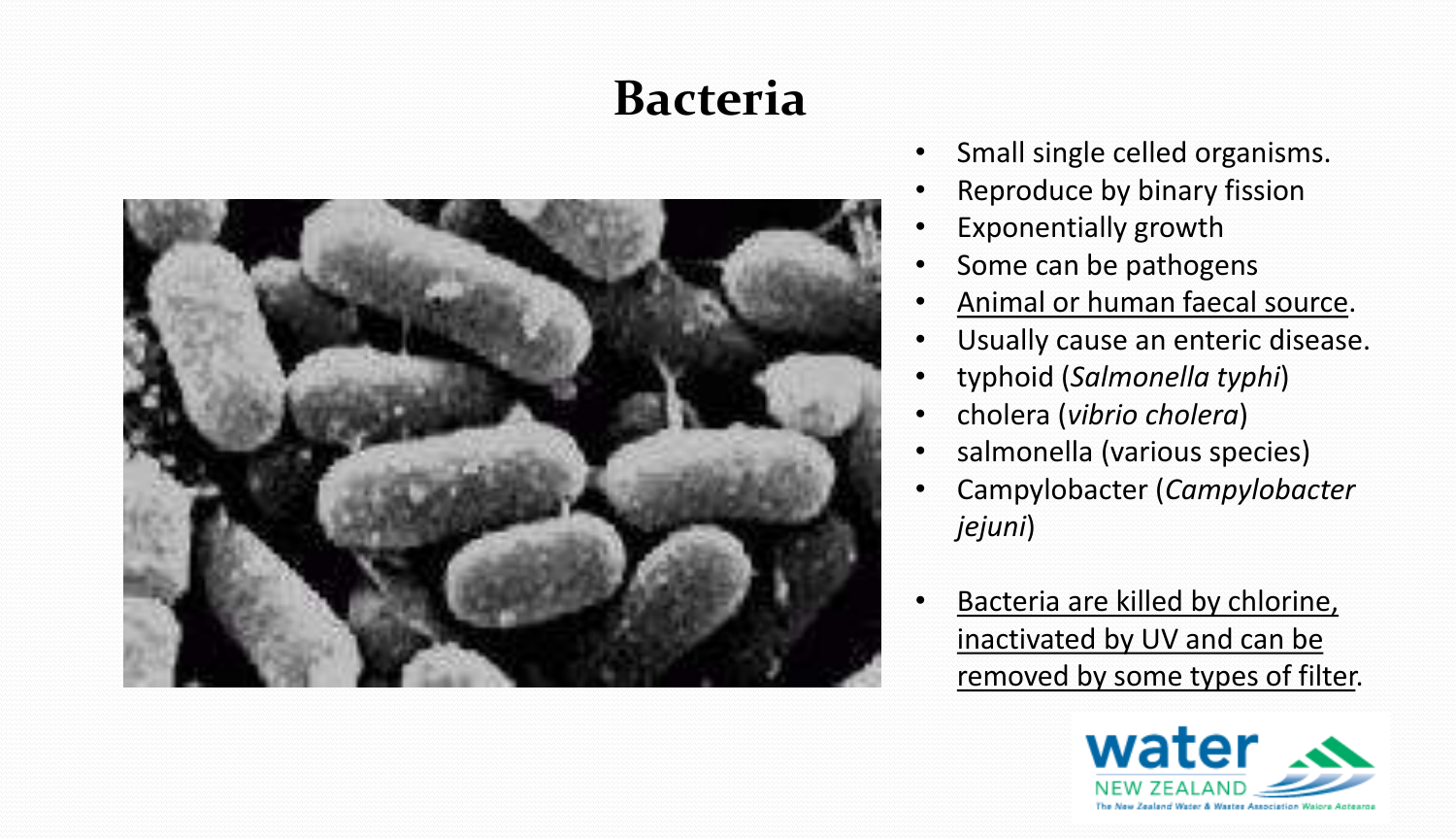## **How large are bacteria?**



Enlarged 45 times 100 times 3000 times

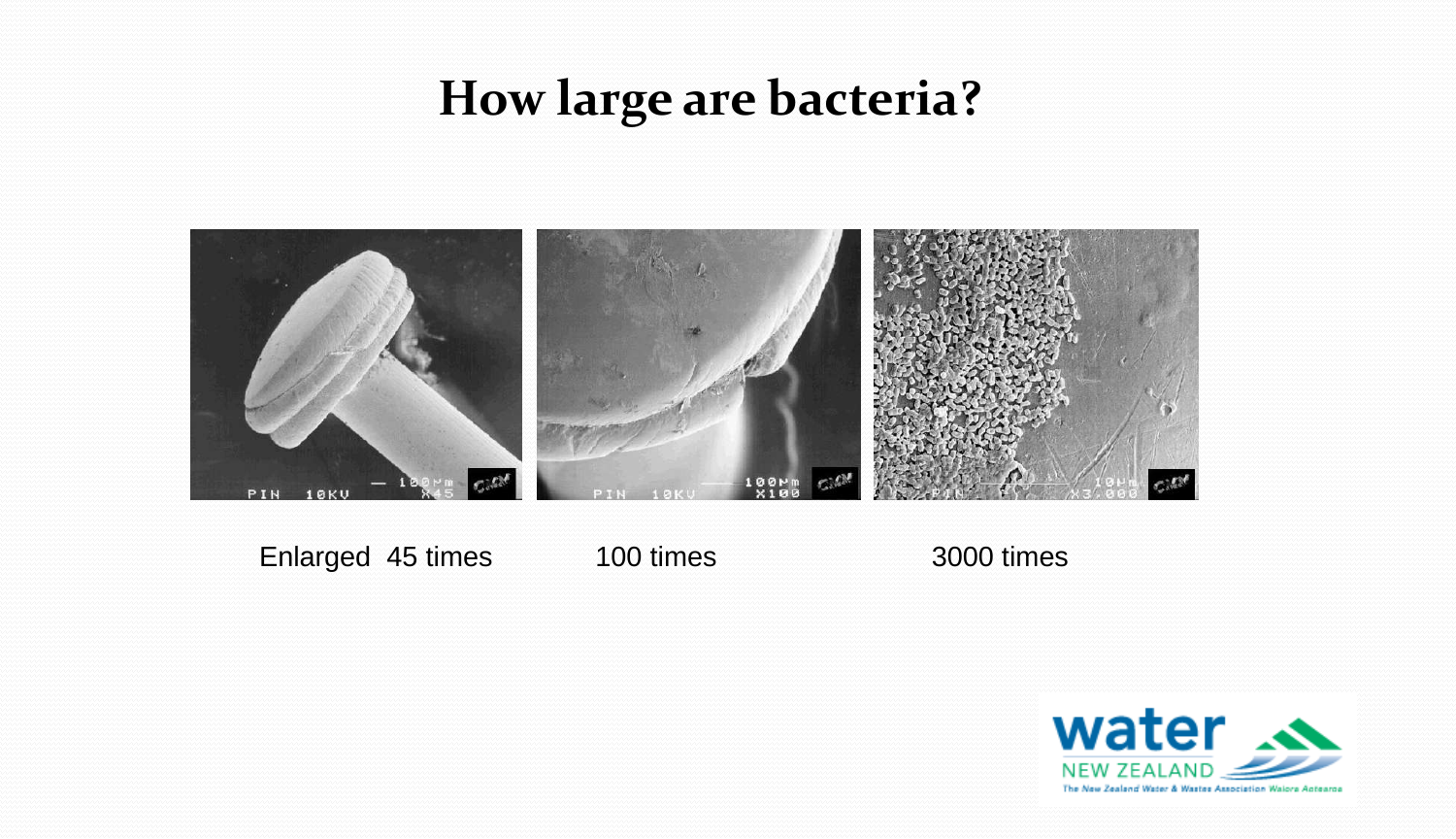**Campylobacteriosis cases**



50% decline in notifications and hospitalisations. Estimated \$50-\$70M saving per annum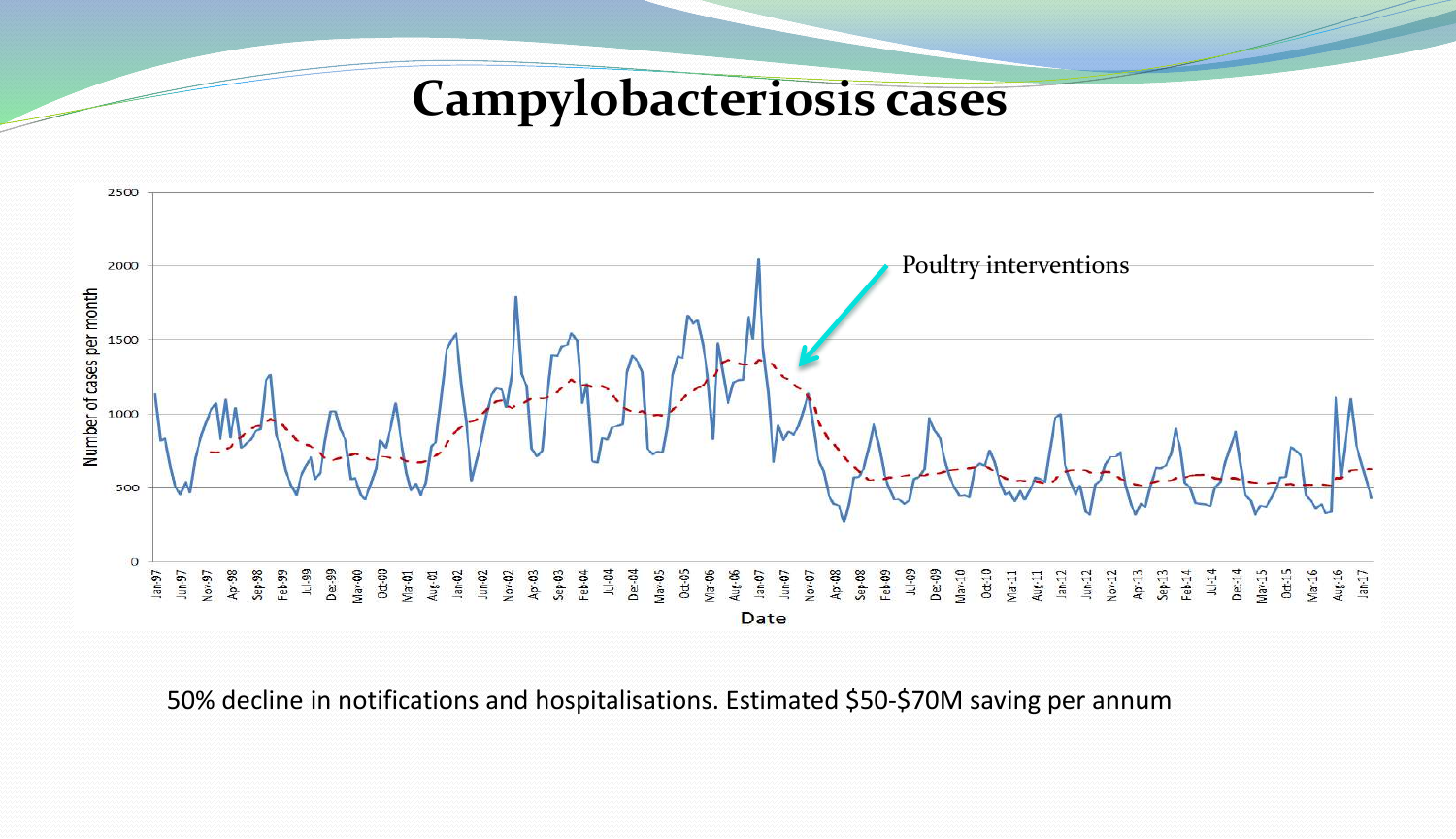## **NZ drinking water outbreaks: Campylobacter**

1986 - Ashburton, 19 cases in two weeks attributed to poorly chlorinated drinking water drawn from river

- 1990 44 cases linked to livestock contaminating camp water supply
- 1997 67 cases linked to drinking water contaminated with river water
- 2008 Pahiatua, Manawatu 9 cases linked to rainfall and river flow
- 2012 Darfield incident 110 cases
- 2016 Havelock North 5500 cases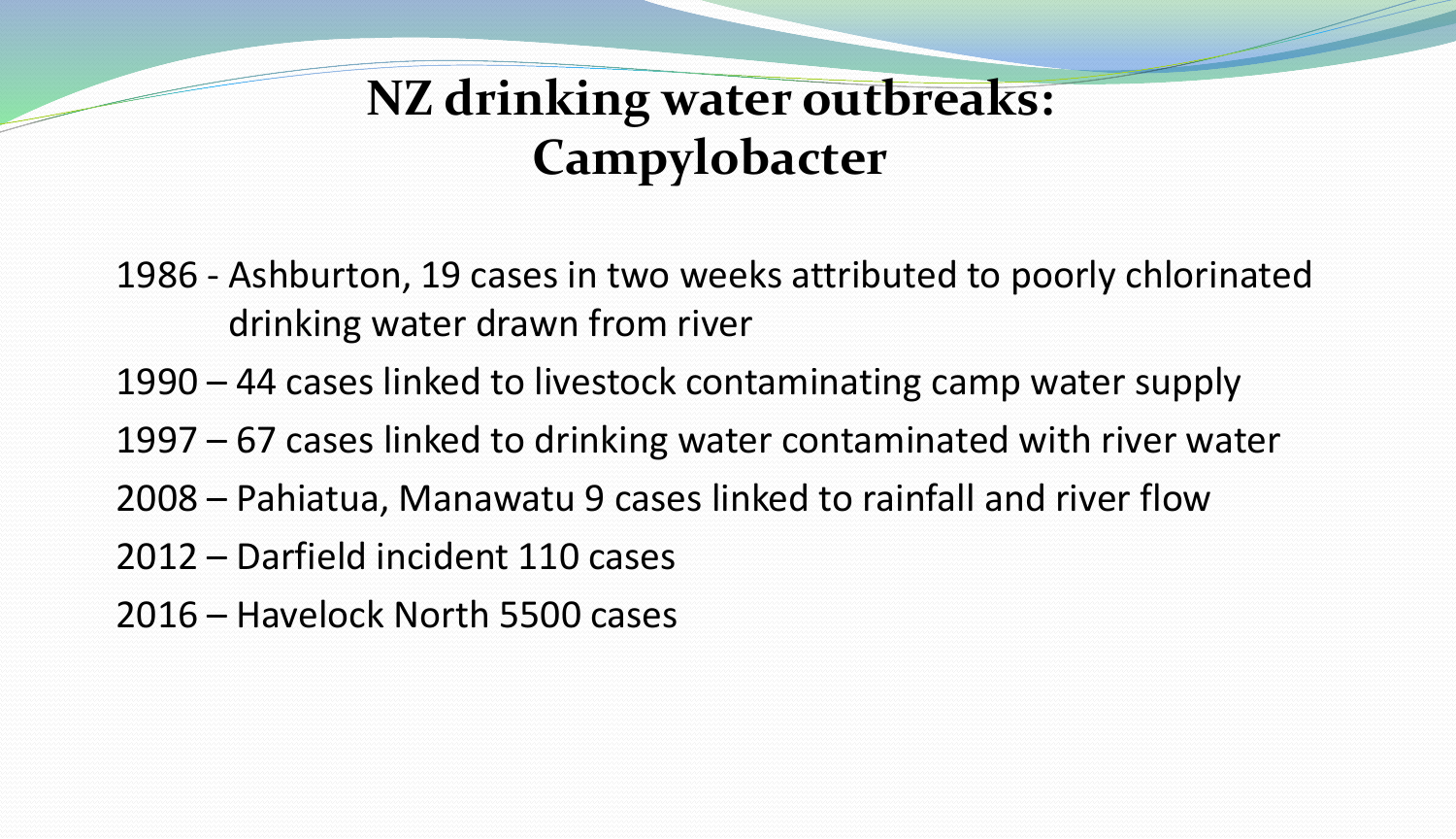

## *E. coli* **bacteria?**



- *Escherichia coli* or *E. coli*
- found in enormous numbers in the gut of mammals.
- *E. coli* are used as an indicator of faecal contamination of water.
- an **indicator organism**.
- testing for *E. coli* to demonstrate DWS compliance.



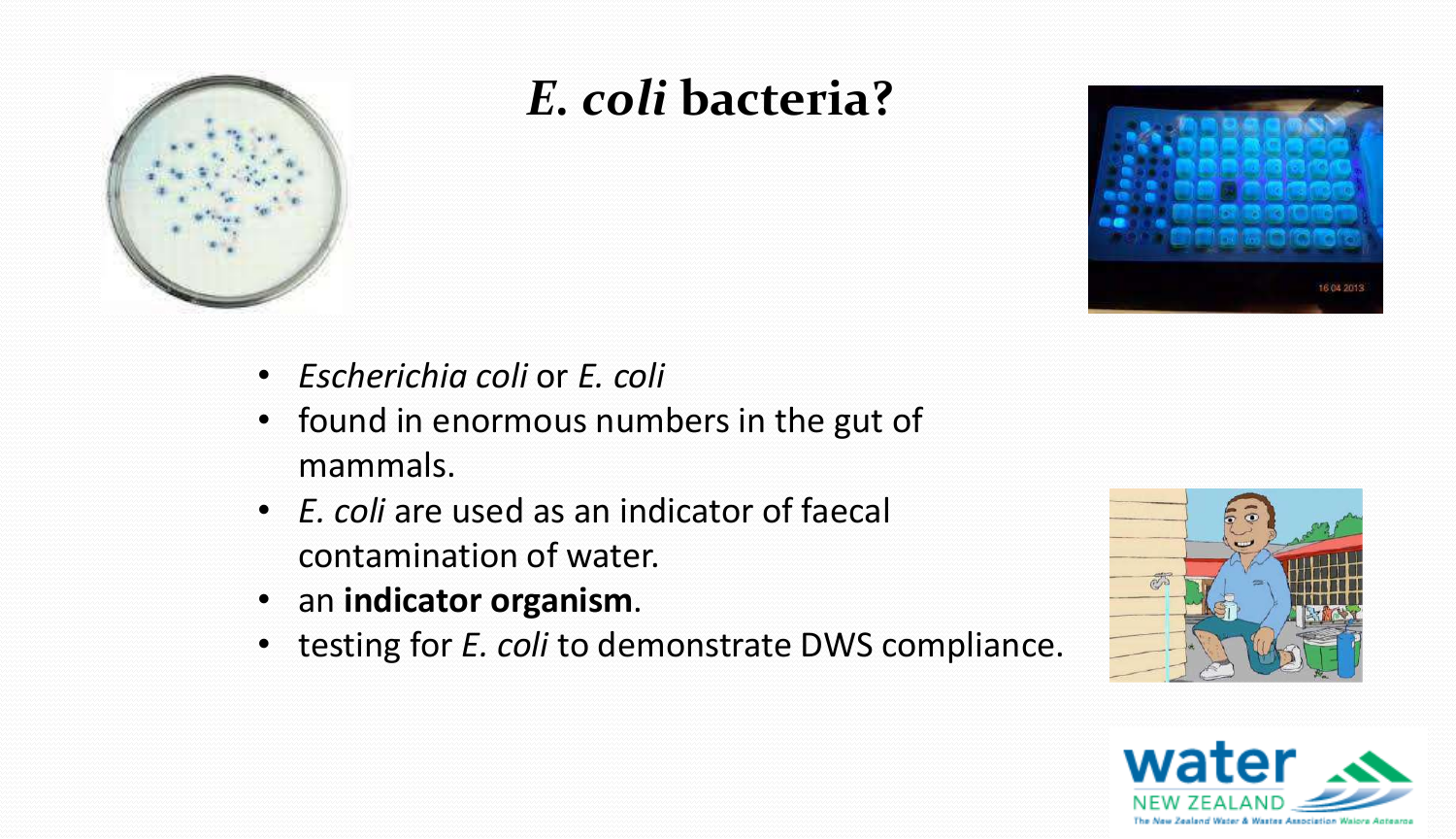## *E. coli* **0157:H7**



- Produces a toxin which can cause kidney damage
- Was responsible for 7 deaths when the water supply at Walkerton, Ontario was contaminated in 2000

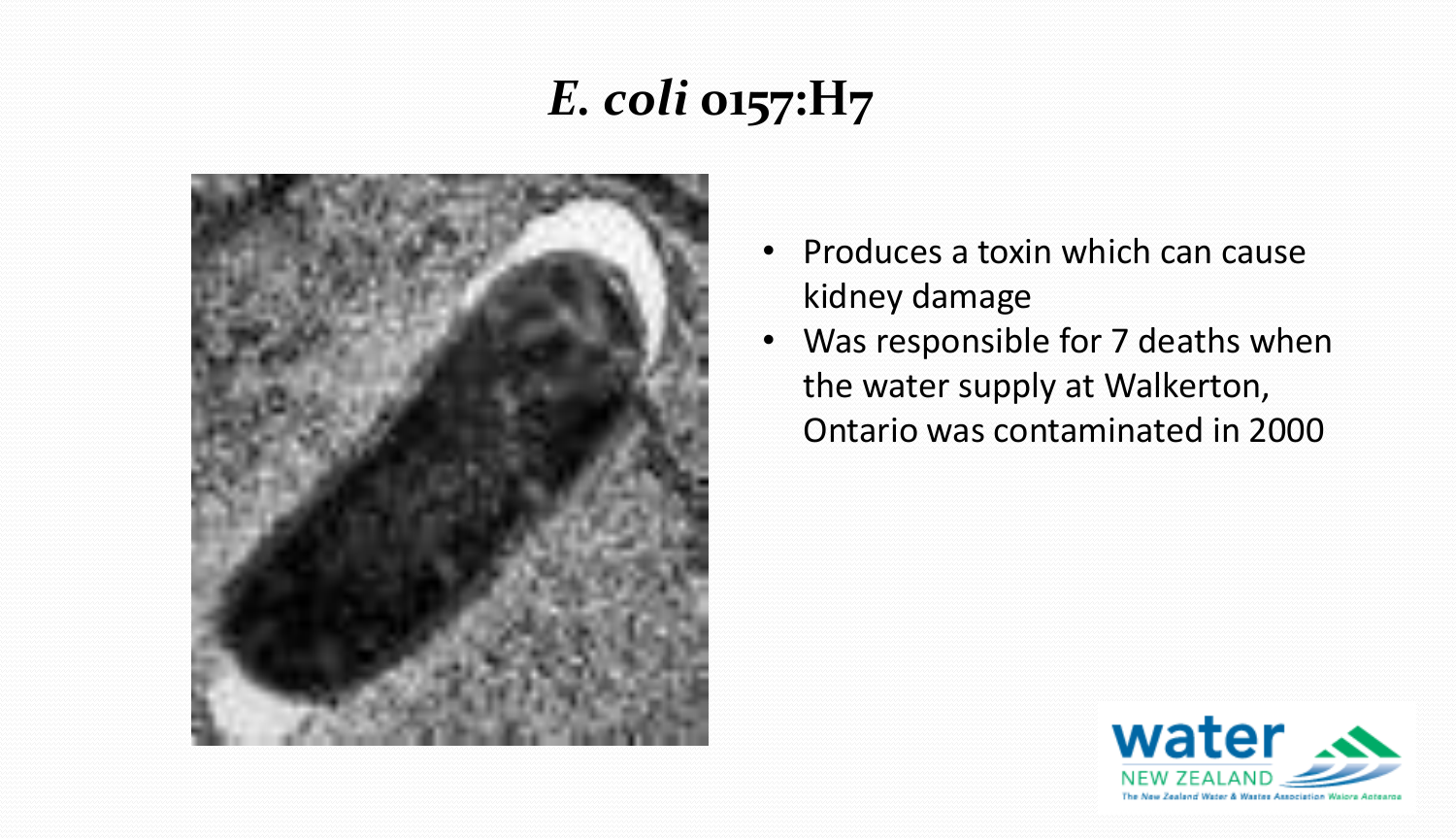#### *E. coli* **0157 reported cases in New Zealand**



#### First case in 1993  $\frac{1}{2}$  Rate in 2014 = 2.3 x rate in 2004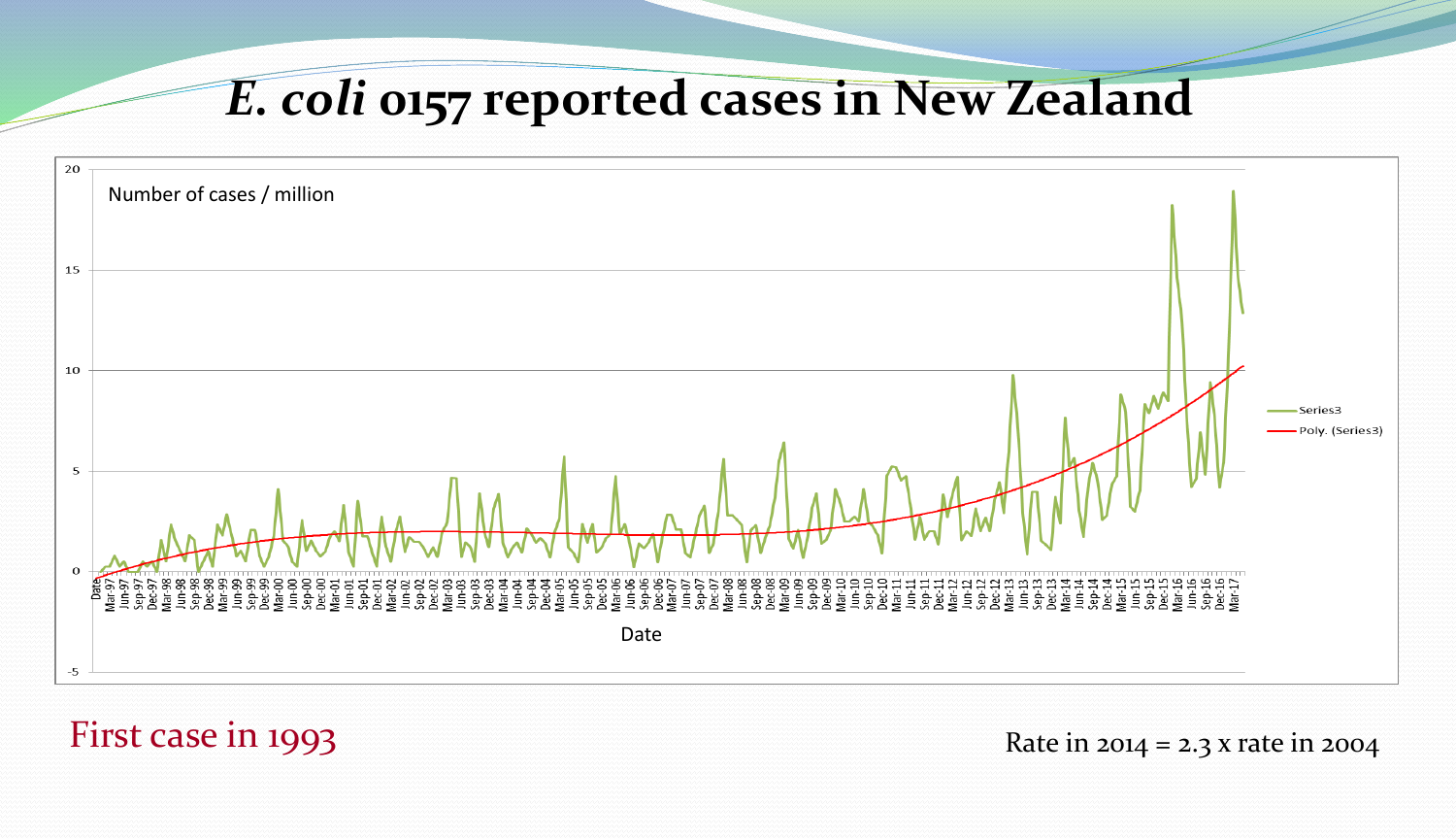#### **Protozoa**

- In the environment they form a cyst or oocyst.
- Associated with cattle
- Very resistant to chlorine.
- Inactivated by UV
- Removed by filtration (with a coagulant)
- No medical treatment for Cryptosporidiosis





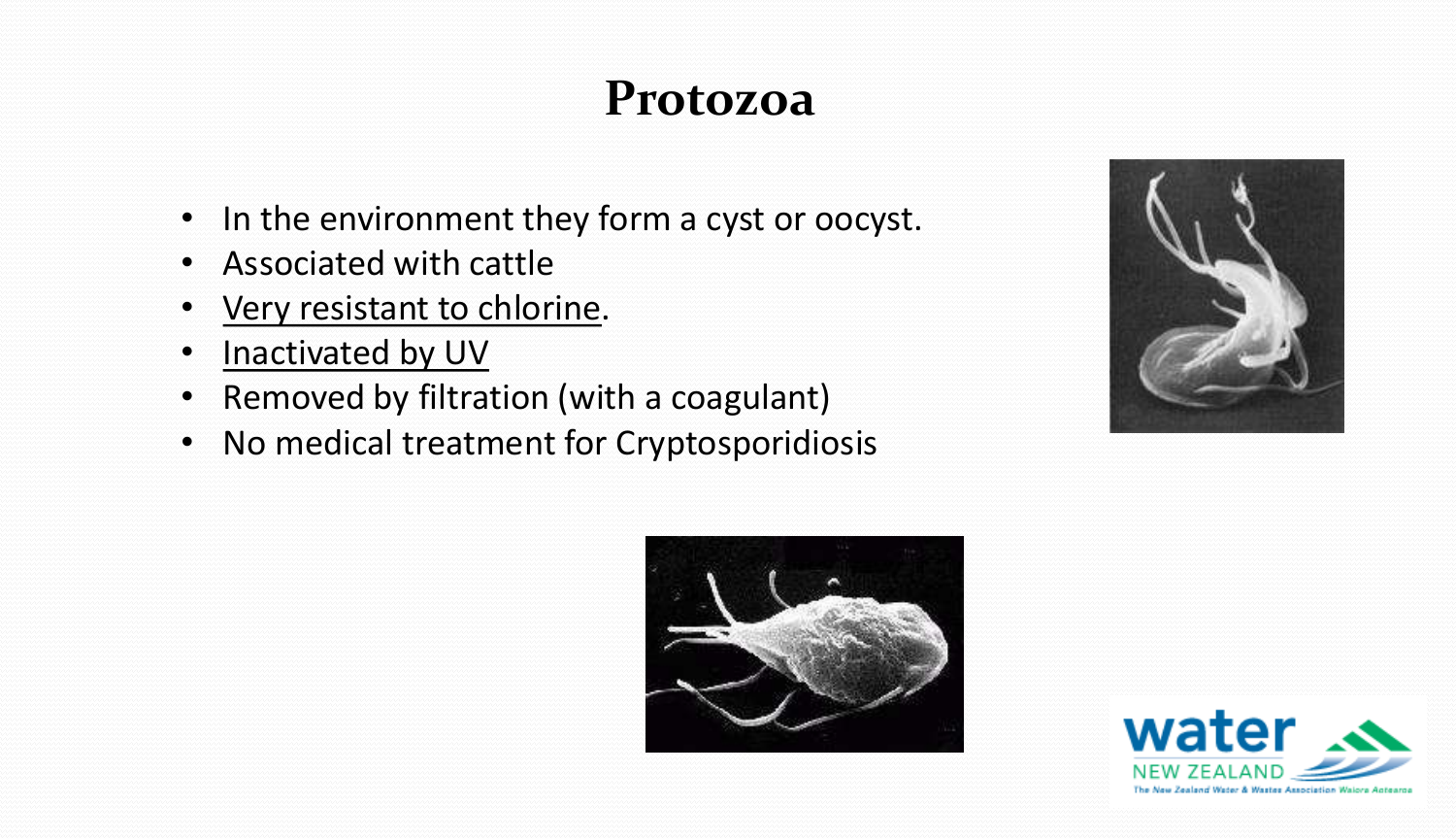## **Cryptosporidium and Giardia illness rates**

|                       | <b>Cryptosporidiosis</b> | <b>Giardiasis</b> |  |
|-----------------------|--------------------------|-------------------|--|
| Country               | Rate /1000 people        | Rate/1000 people  |  |
| New Zealand           | 23.8                     | 32.9              |  |
| Australia             | 15.8                     | N/A               |  |
| <b>United Kingdom</b> | 8.5                      | 5.5               |  |
| <b>United States</b>  | 2.8                      | 6.7               |  |
| Germany               | 1.6                      | 5.5               |  |

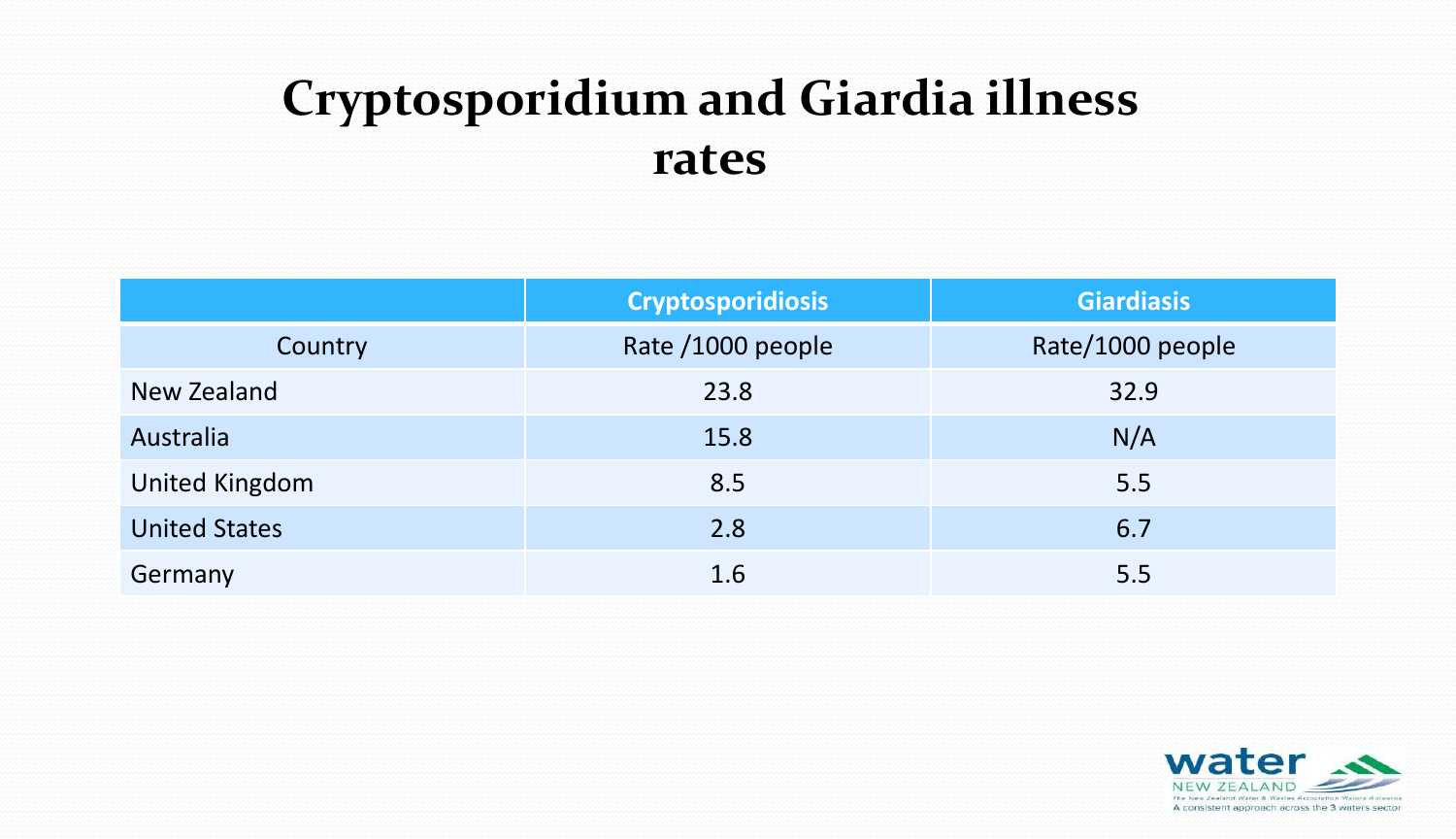## **Cryptosporidium and Giardia seasonal patterns**







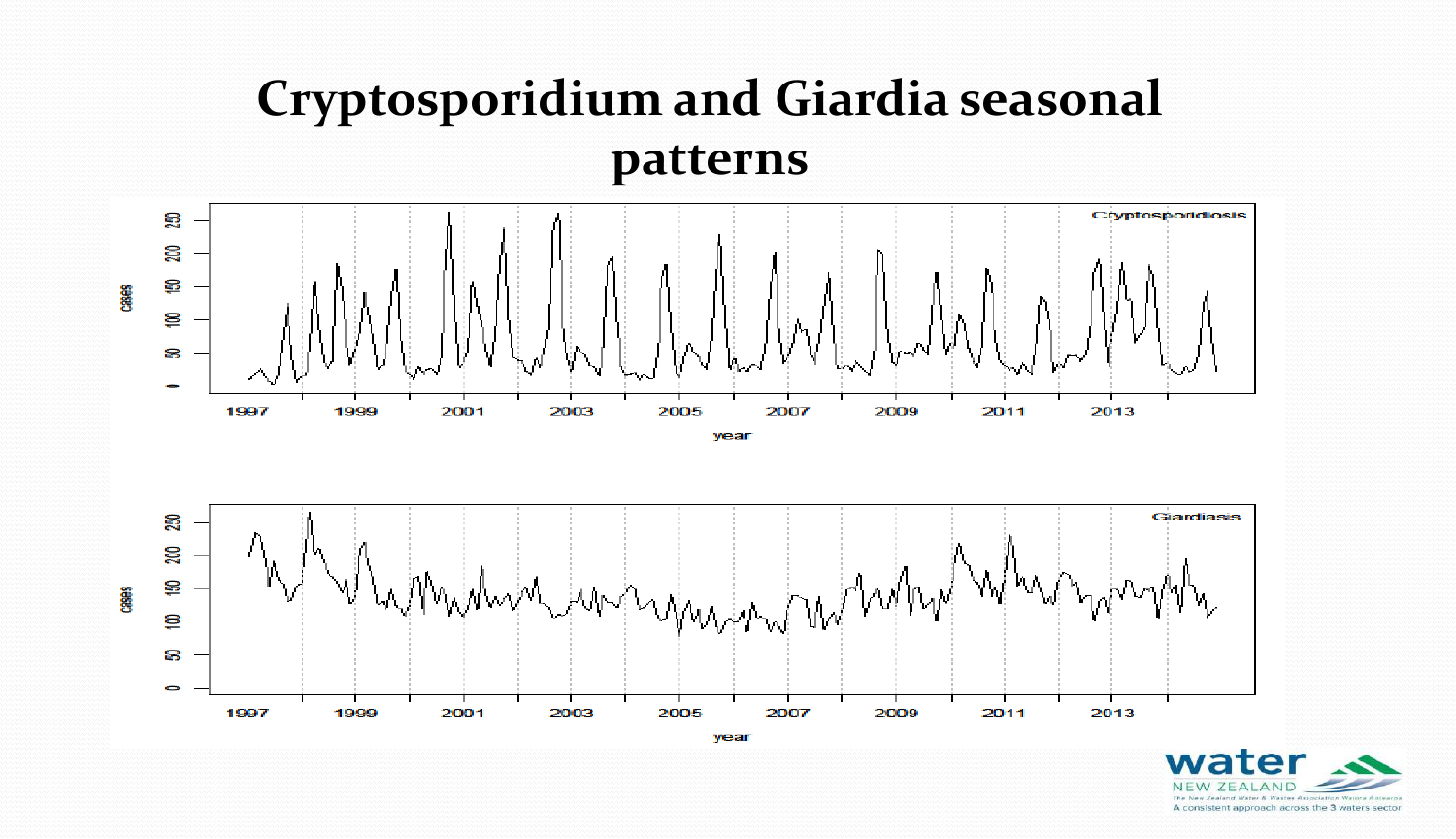## **Cryptosporidium and Giardia seasonal patterns**



**NEW ZEALAND** The New Zealand Water & Waster Association A consistent approach across the 3 waters sector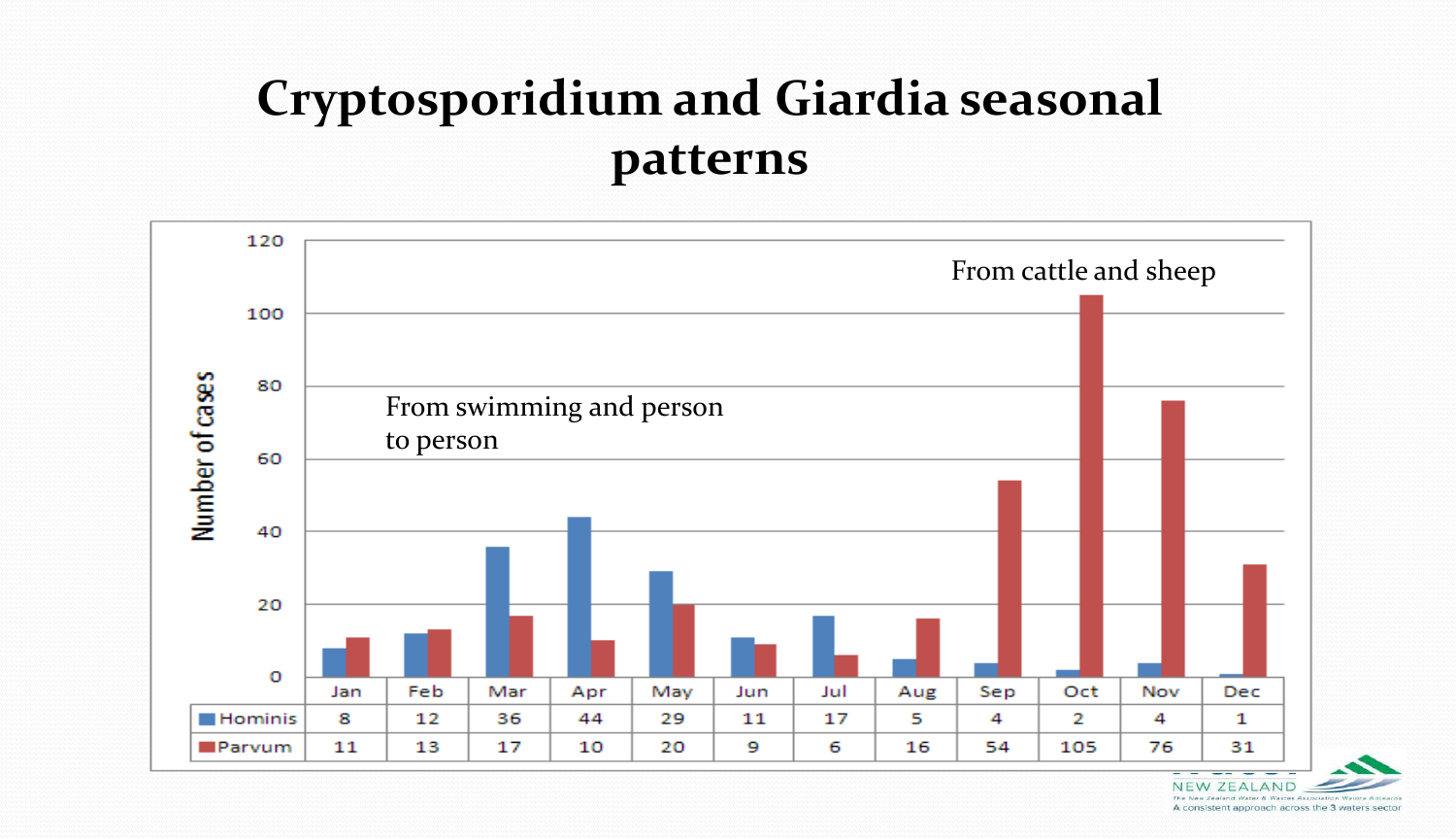## **Viruses**



- Smaller than bacteria
- Are not living organisms
- Use a living cell to reproduce
- Hepatitis A
- Viruses are thought to be killed by chlorine
- But many are not controlled by UV
- Can survive for long periods in ground water

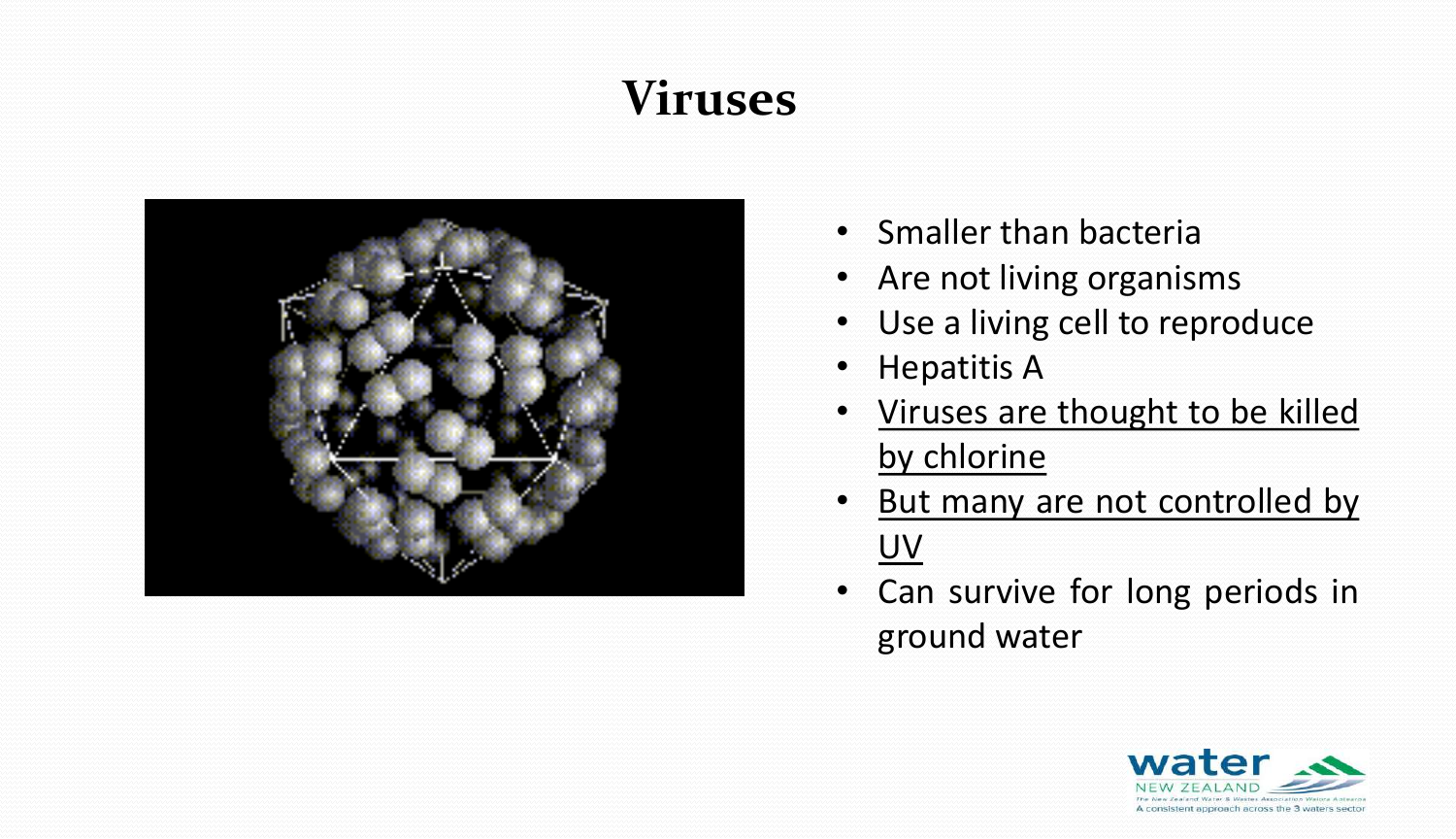#### **But is it the same?**

Cattle, cows and sheep equivalent to **464,400,000 people** *or* **230,000 tonnes** faecal material per day

| <i><b>Source</b></i> | <b>Contaminants</b> | <b>Micro-organism</b> | <b>Disinfectant</b> |
|----------------------|---------------------|-----------------------|---------------------|
| Humans               | bacteria, protozoa, | <b>Bacteria</b>       | UV, chlorine        |
| viruses              |                     | Protozoa              | UV                  |
| Cattle, cows, sheep  | bacteria, protozoa  | <b>Viruses</b>        | chlorine            |

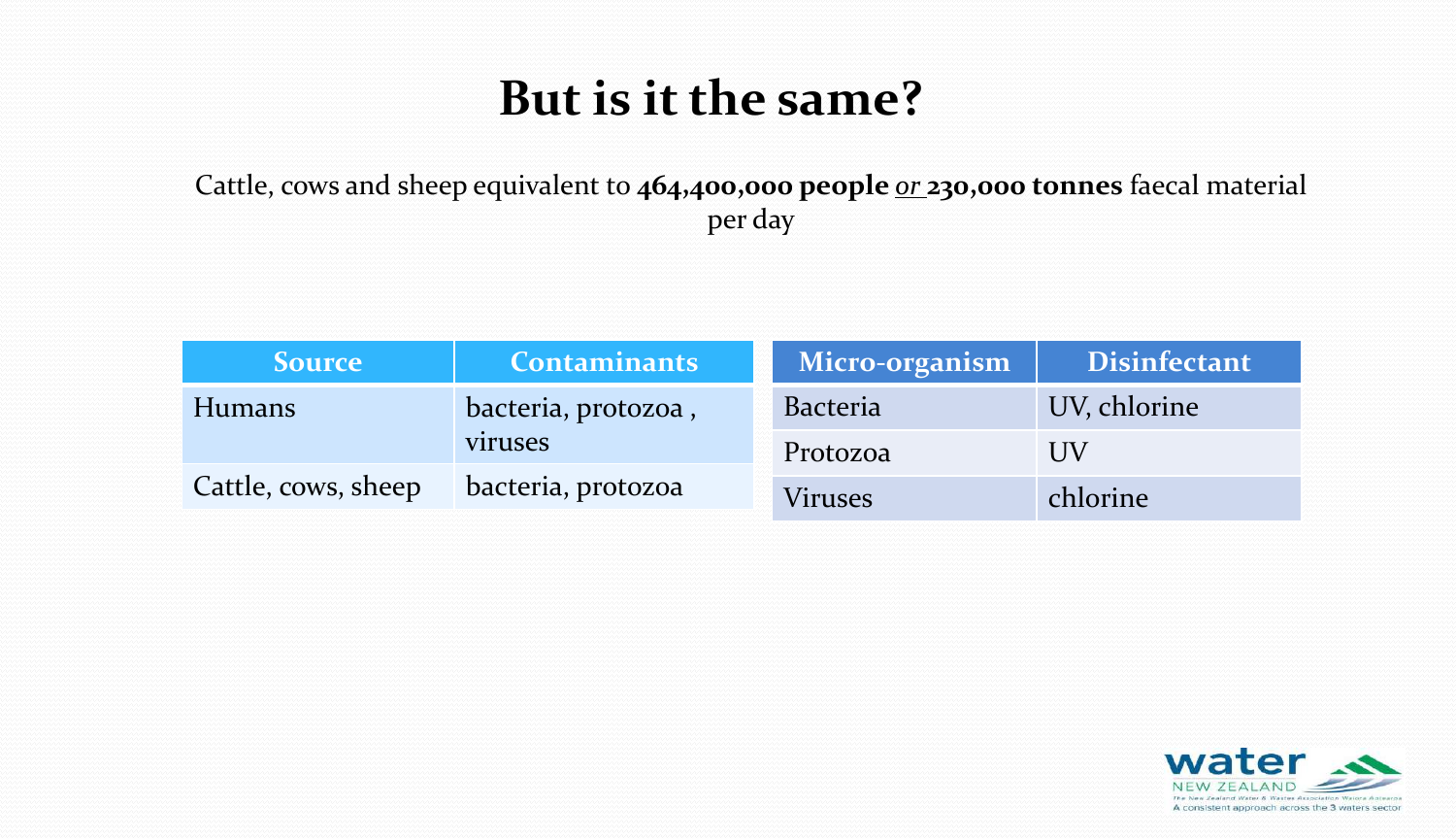#### *E. coli:* **What does/doesn't it tell us?**







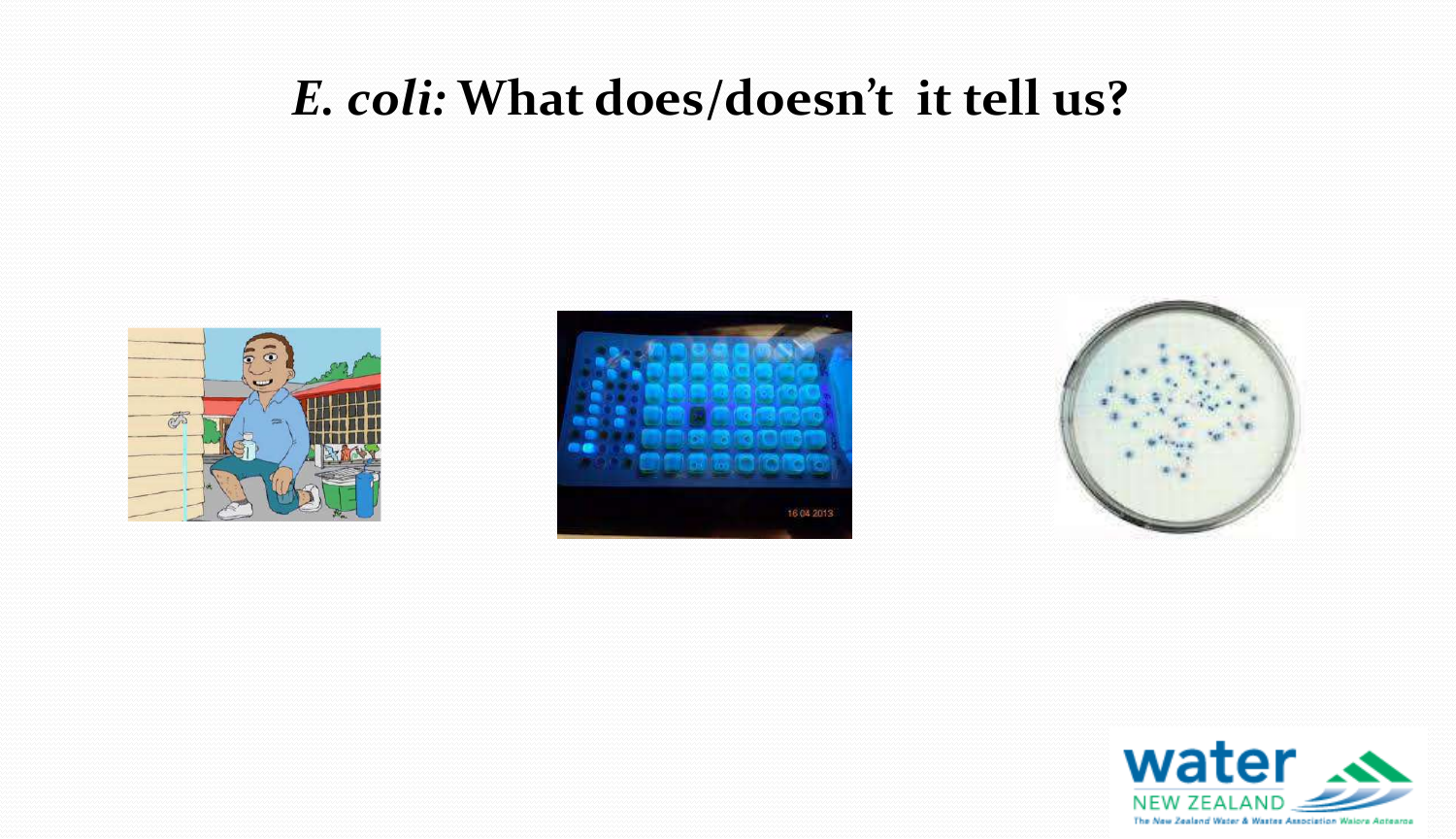#### **GARP**

**GUIDANCE DOCUMENT FOR DETERMINING GROUNDWATER AT RISK OF CONTAINING PATHOGENS (GARP)** 

**VERSION 3** 

SEPTEMBER 2017

**HEALTH PROTECTION BRANCH MINISTRY OF HEALTH** 



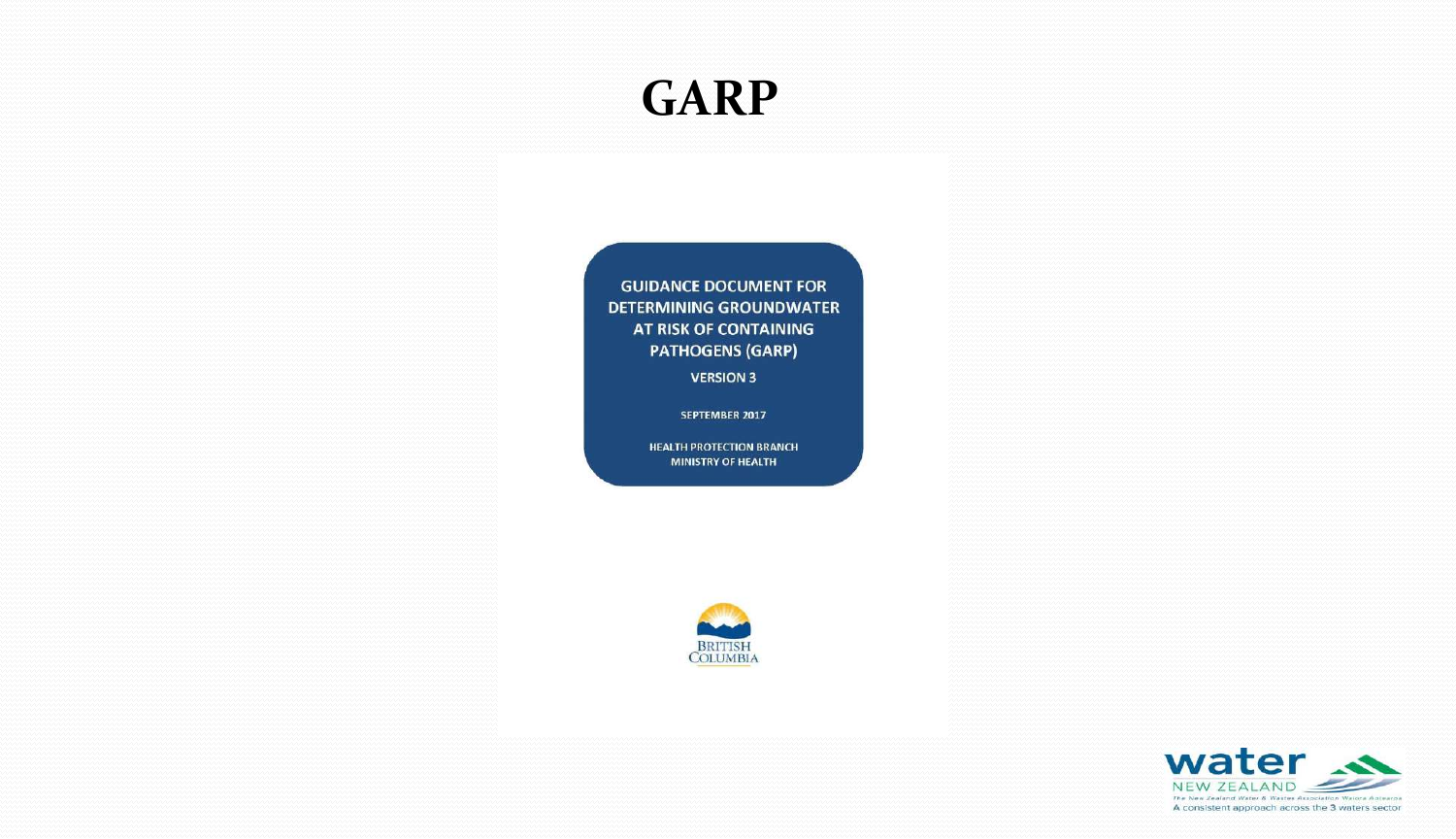

# **Cyanobacteria**

- Emerging problem for drinking-water supplies.
- A kind of cross between bacteria and algae
- Blooms in a water column
- Mats on stones.
- Many different types.
- Some produce toxins and others do not.
- Release cyanotoxins when cells disrupted.
- Affect nervous system , the liver, or skin.

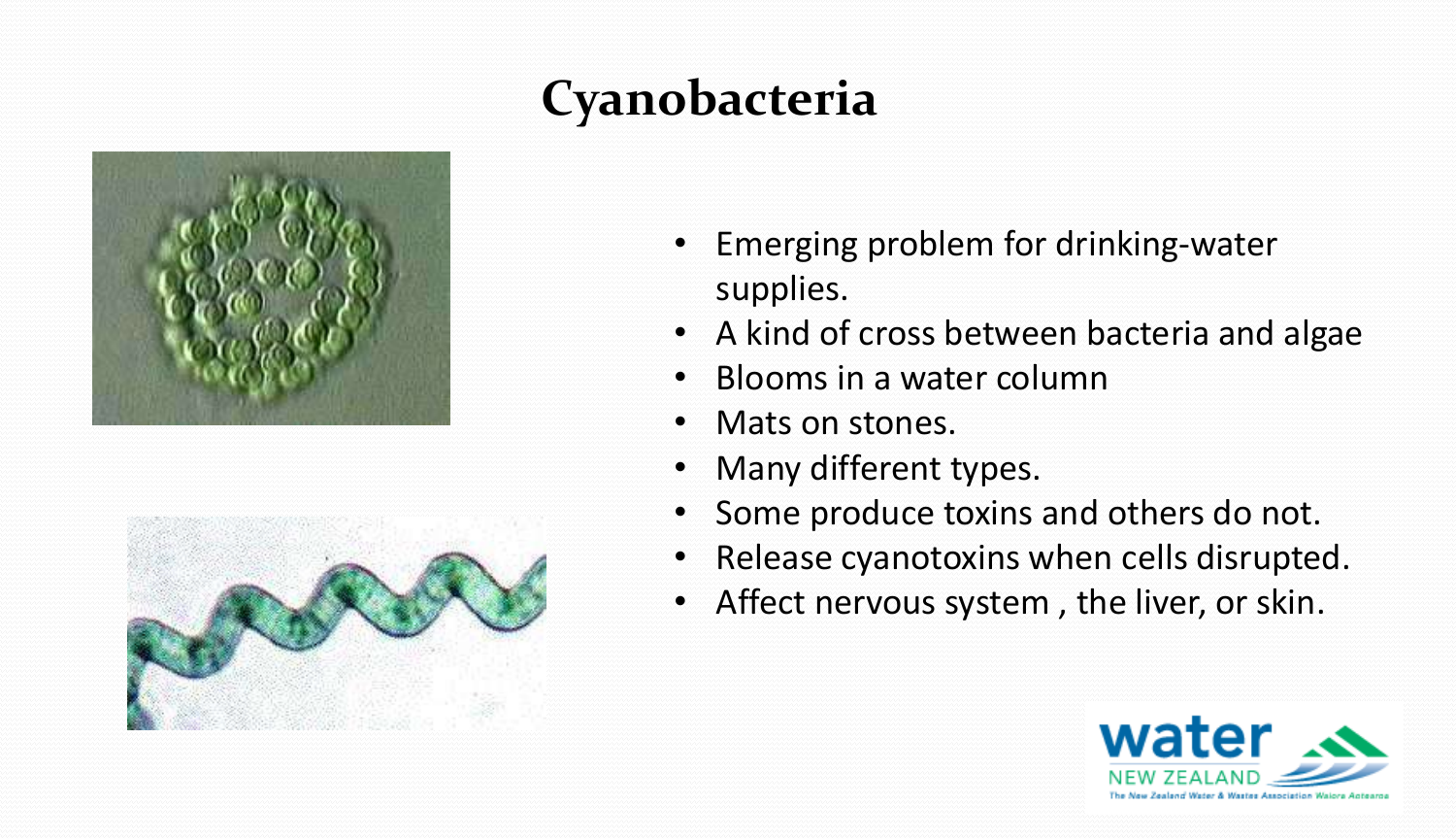



#### Nitrogen is very soluble and flows in water easily over land or through soil.

Nitrogen comes mostly from fertiliser applied to the land and urine patches from cows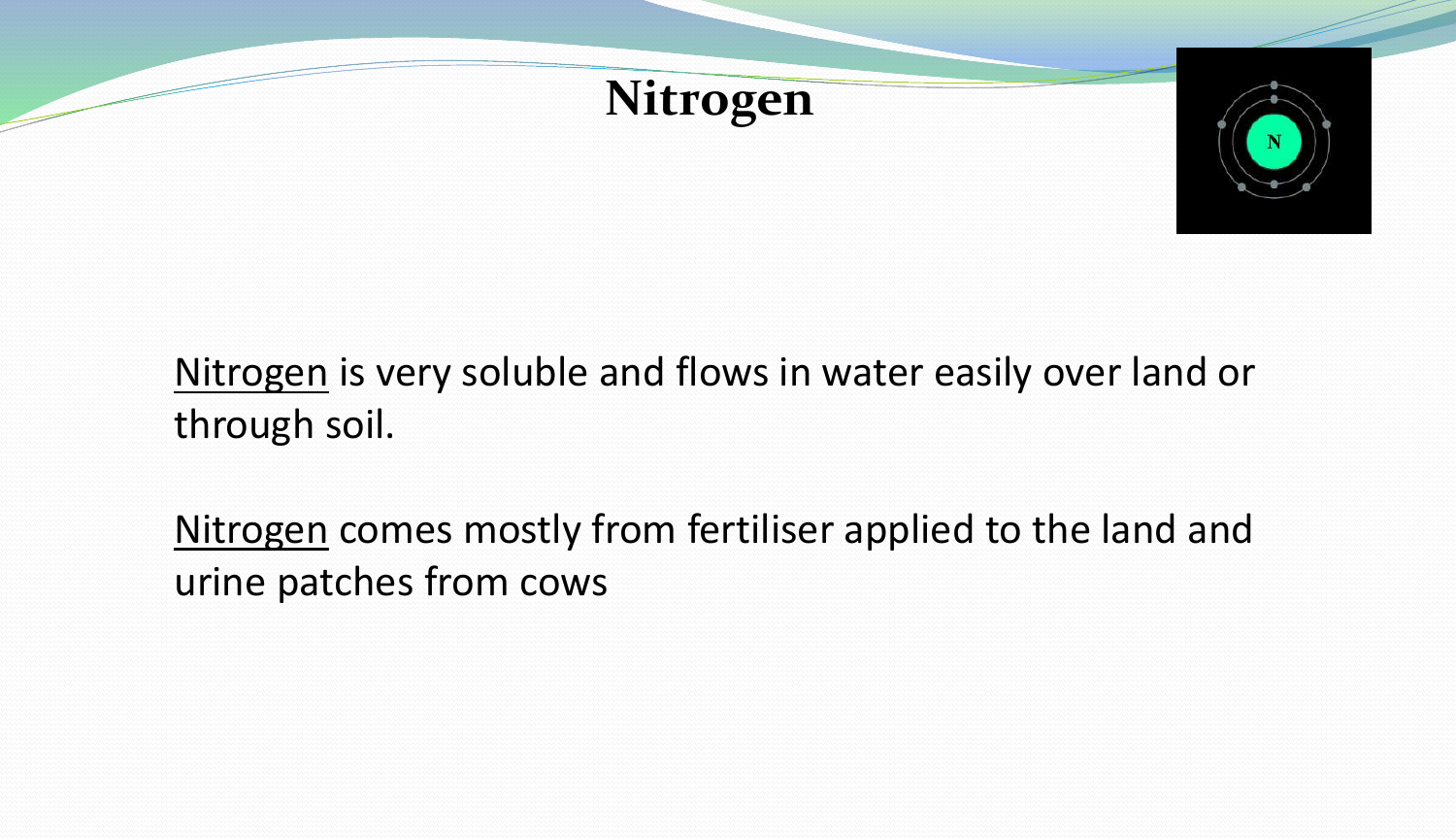#### **Nitrogen effects**



Nitrogen and phosphorus promote plant growth which can result in eutrophication (and promotes cyanobacteria growth)

Nitrogen (as nitrate) is very toxic to fish and other aquatic organisms and to people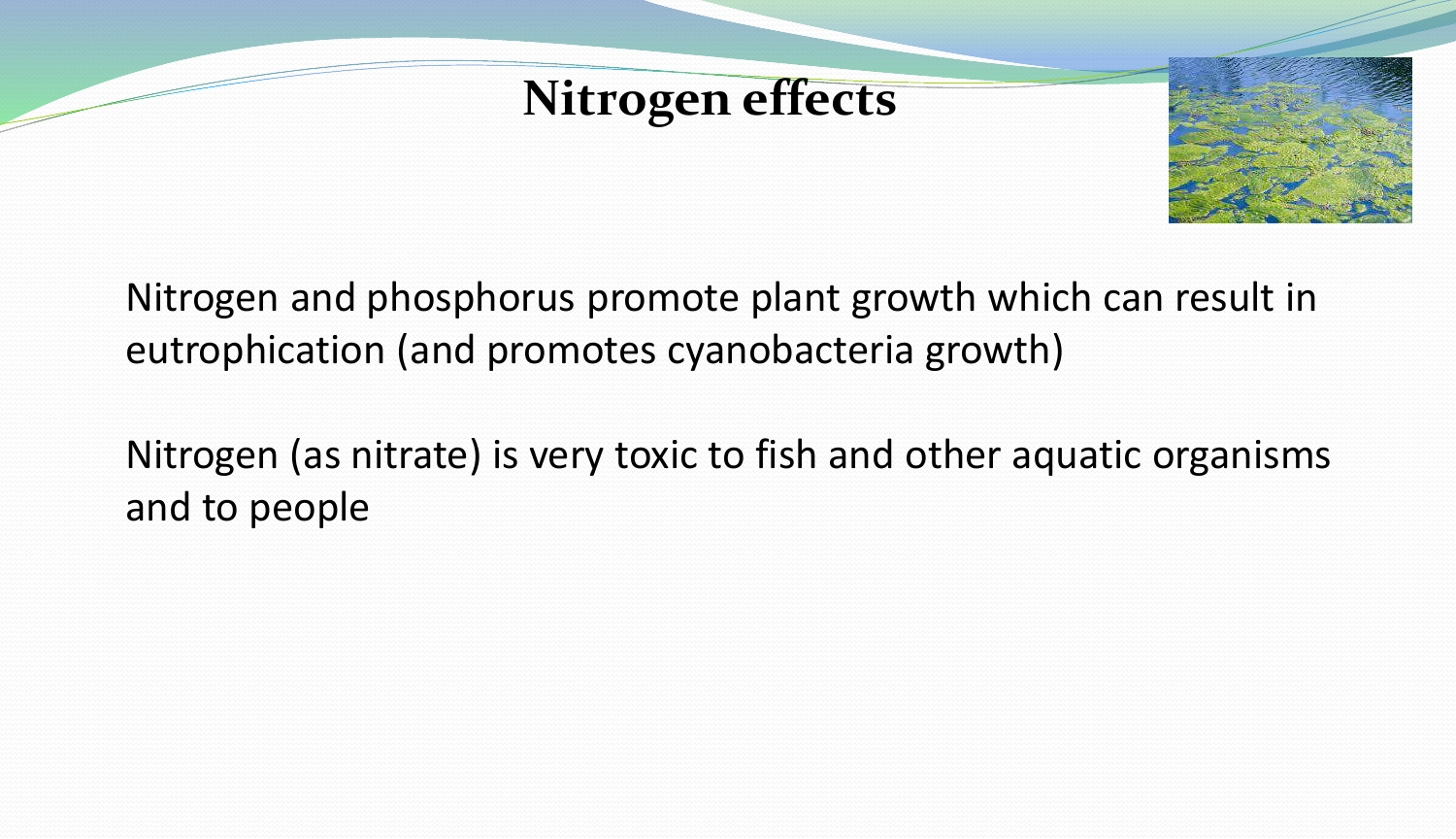#### **Blue baby syndrome**

- Nitrate is biologically inert
- Microflora in the gut of infants converts nitrate to nitrite
- Nitrite then converts haemoglobin to methaemoglobin
- Methaemoglobin blocks the uptake of oxygen by the blood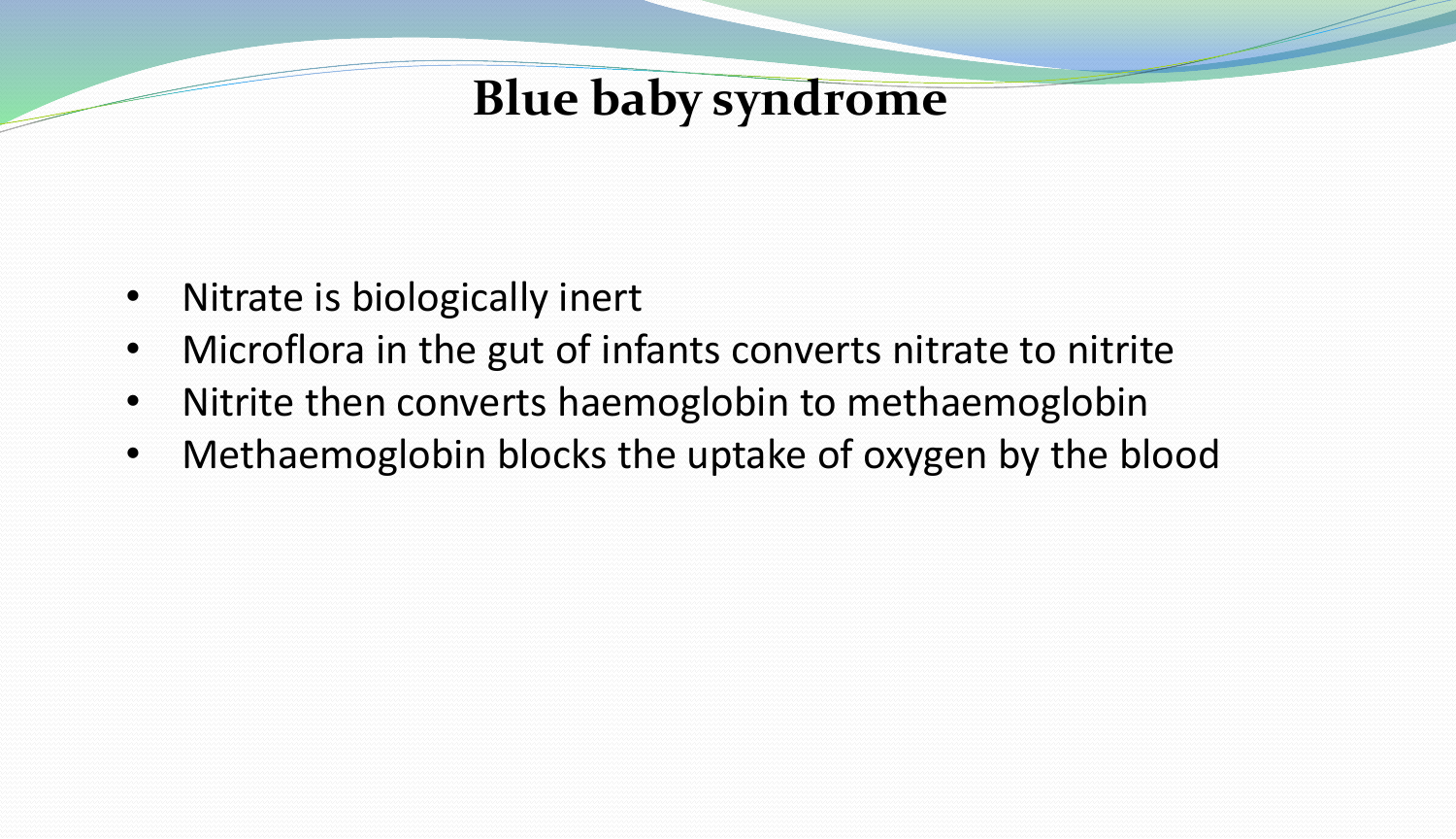# **Contaminants of emerging concern Endocrine disruptors**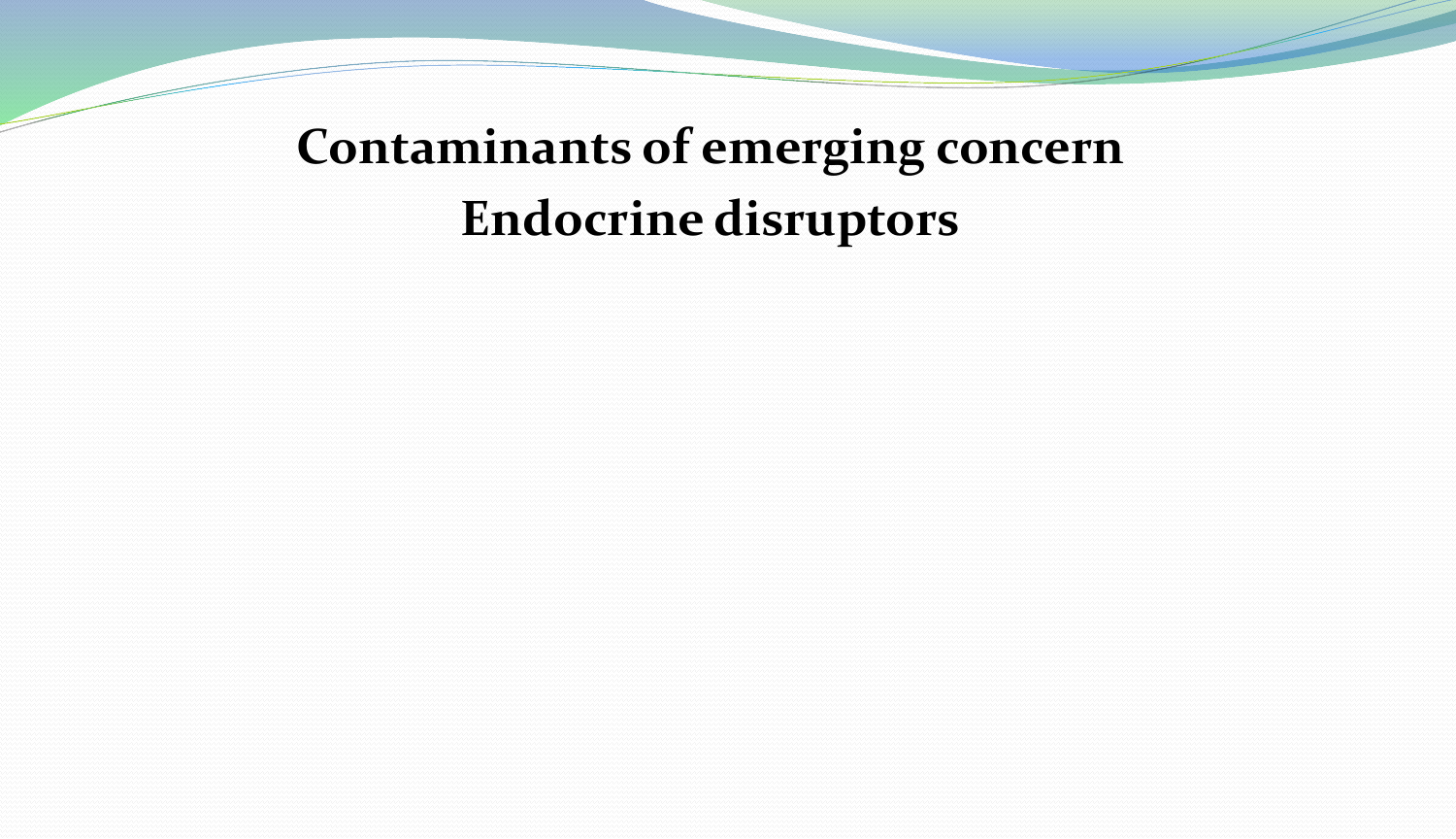#### **Where do we find endocrine disruptors?**

Naturally occurring or man-made substances that mimic or interfere with the function of hormones in the body

- **Arsenic**
- Triclosan (antibacterial used in soaps and toothpaste)
- **Agrichemicals**
- Industrial polymers
- Preservatives in cosmetics
- Ingredients in sunscreen
- Contraceptive pills
- Plastic bottles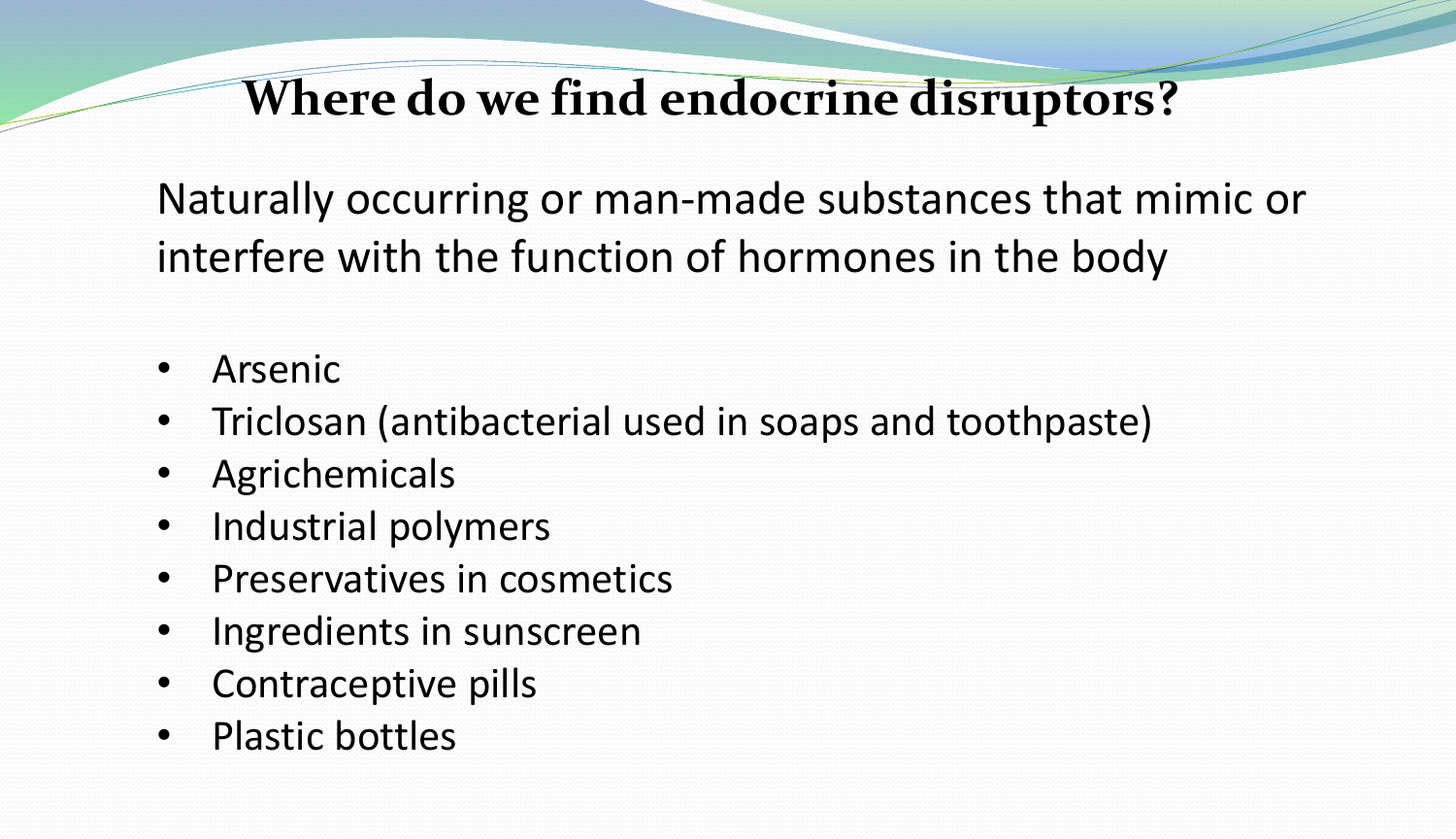## **Why are they important?**

Virtually all body functions are initiated, controlled or regulated by hormones, including:

- **Metabolism**
- **Growth**
- **Reproduction**
- Sleep
- Mood

Hormones are produced by the endocrine system

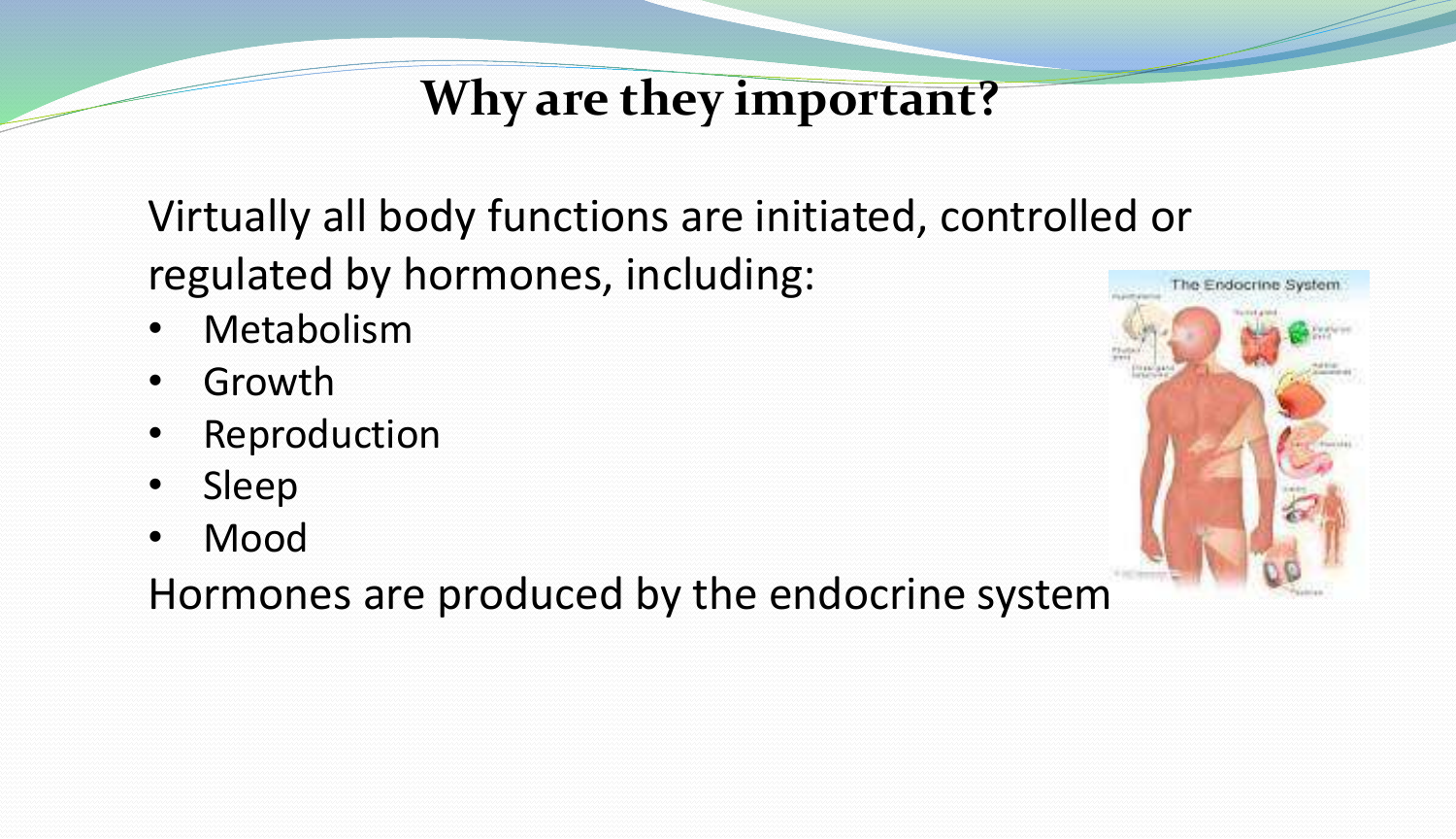## **Why are they important?**

- Have an effect at very low doses
- Have a wide range of effects
- Persistent effects sometimes observed long after exposure
- Ubiquity of presence
- Growing use of hormonally active pharmaceuticals
- Endocrine disruptors may affect DNA

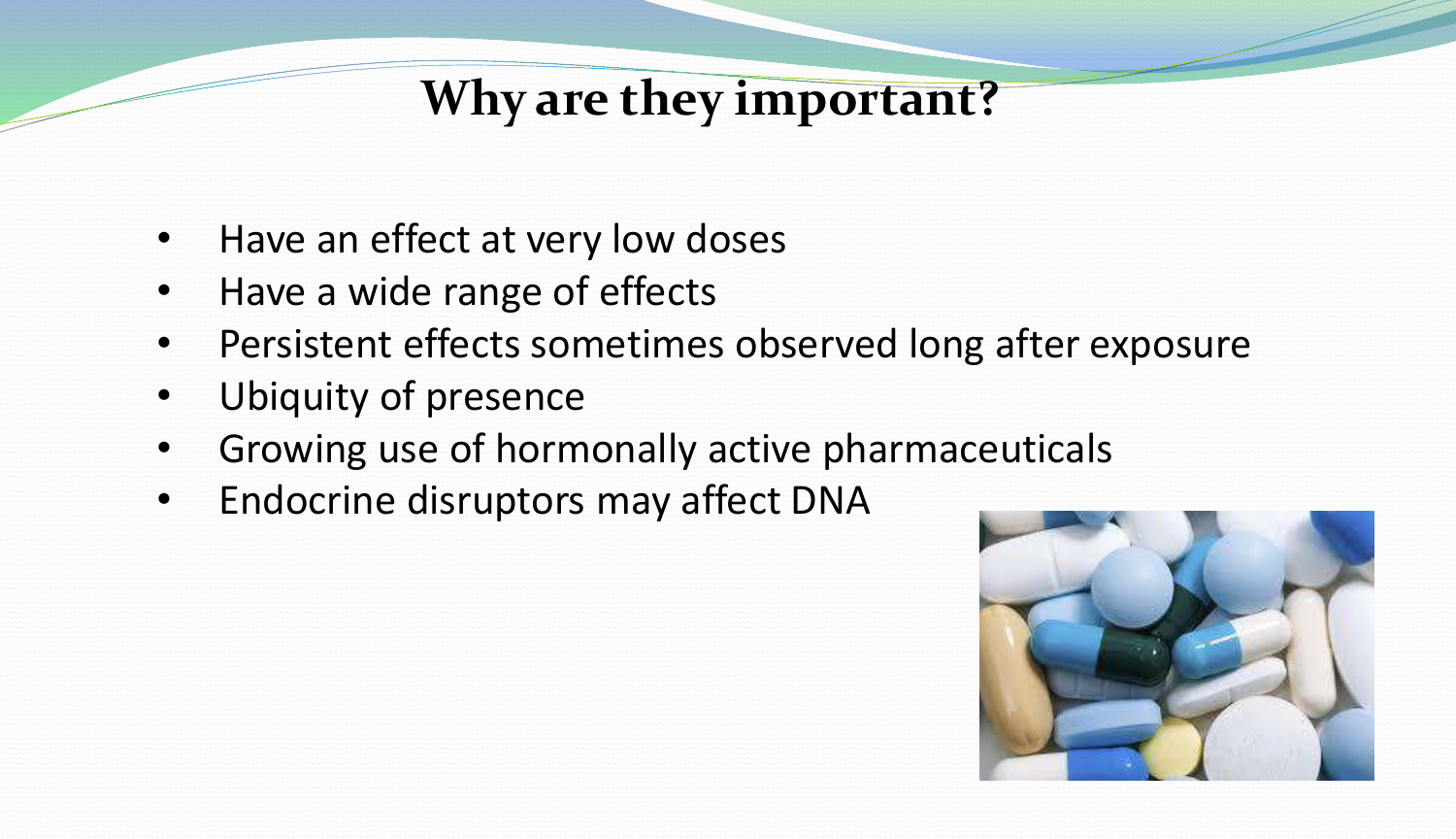## **What effective can they have?**

Endocrine disruptors have been associated with many health effects:

- Immune effects
- Metabolic process effects
- Brain development
- Behaviour
- Abnormalities of the reproductive system
- Disorders of fertility and reproductive systems
- Endometrioses
- Eg control of glucose homeostasis can impact diabetes, obesity, and cardiovascular disease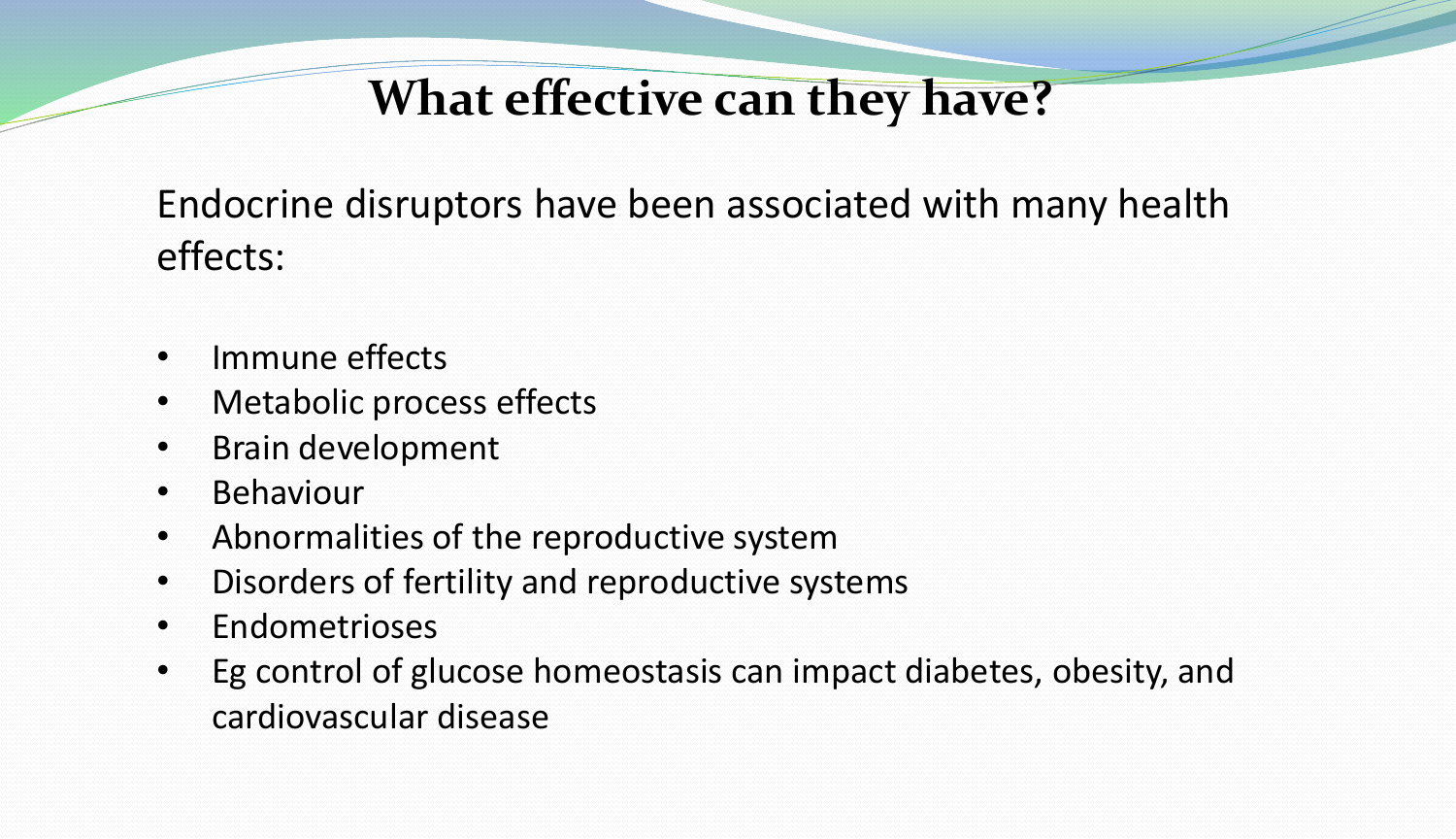## **Where have we seen effects?**



Sensitive organisms like frogs growing extra legs and changing gender

Possible endocrine sensitive human health outcomes

- Breast and prostrate cancer increases
- 4x increase in ectopic pregnancies in US between 1970 1987
- Doubling of cases of cryptorchidism in UK between 1960 1985
- 42% decrease in sperm count world wide between 1940 1990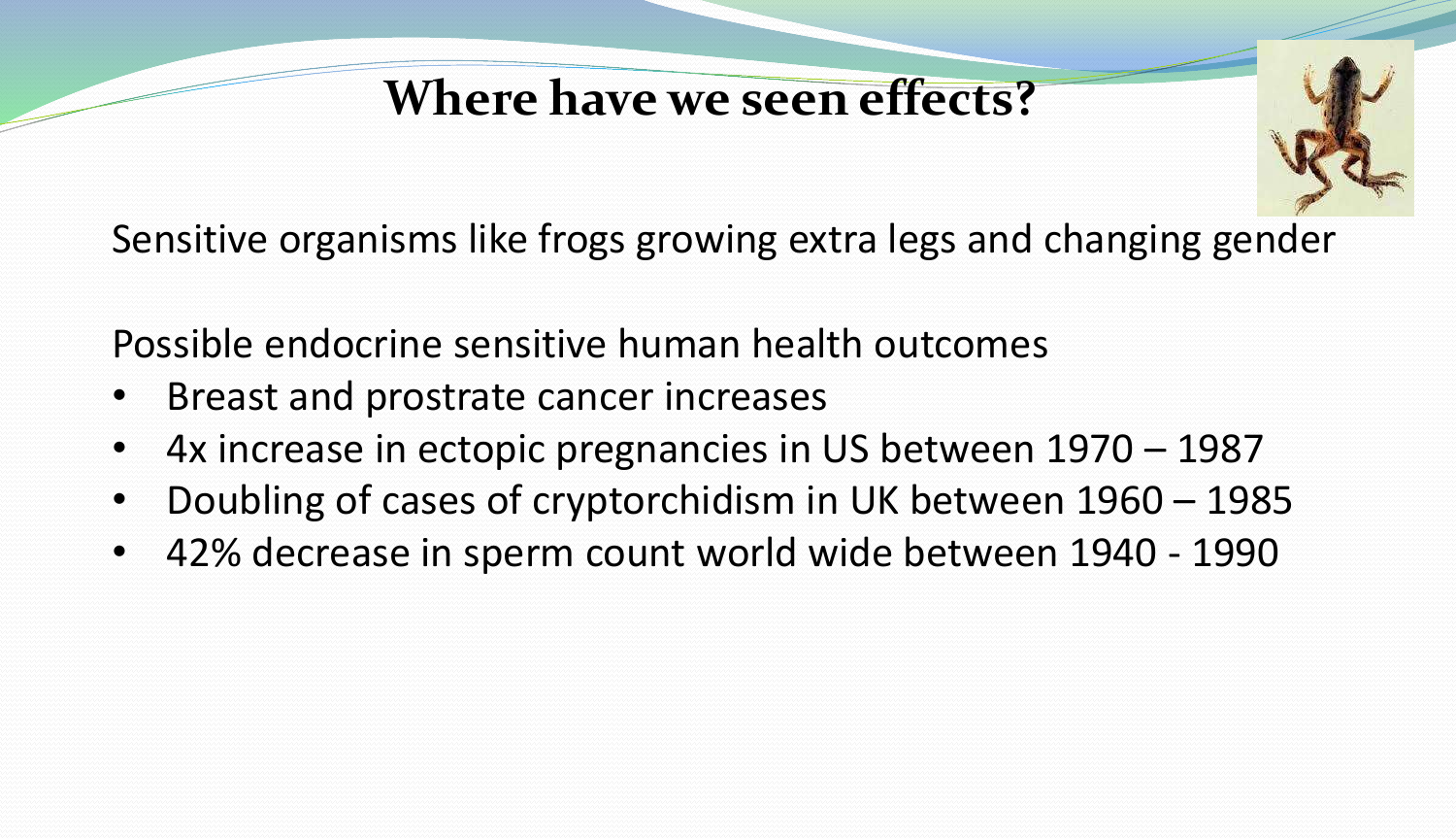## **What is the significance of drinking water as a pathway?**